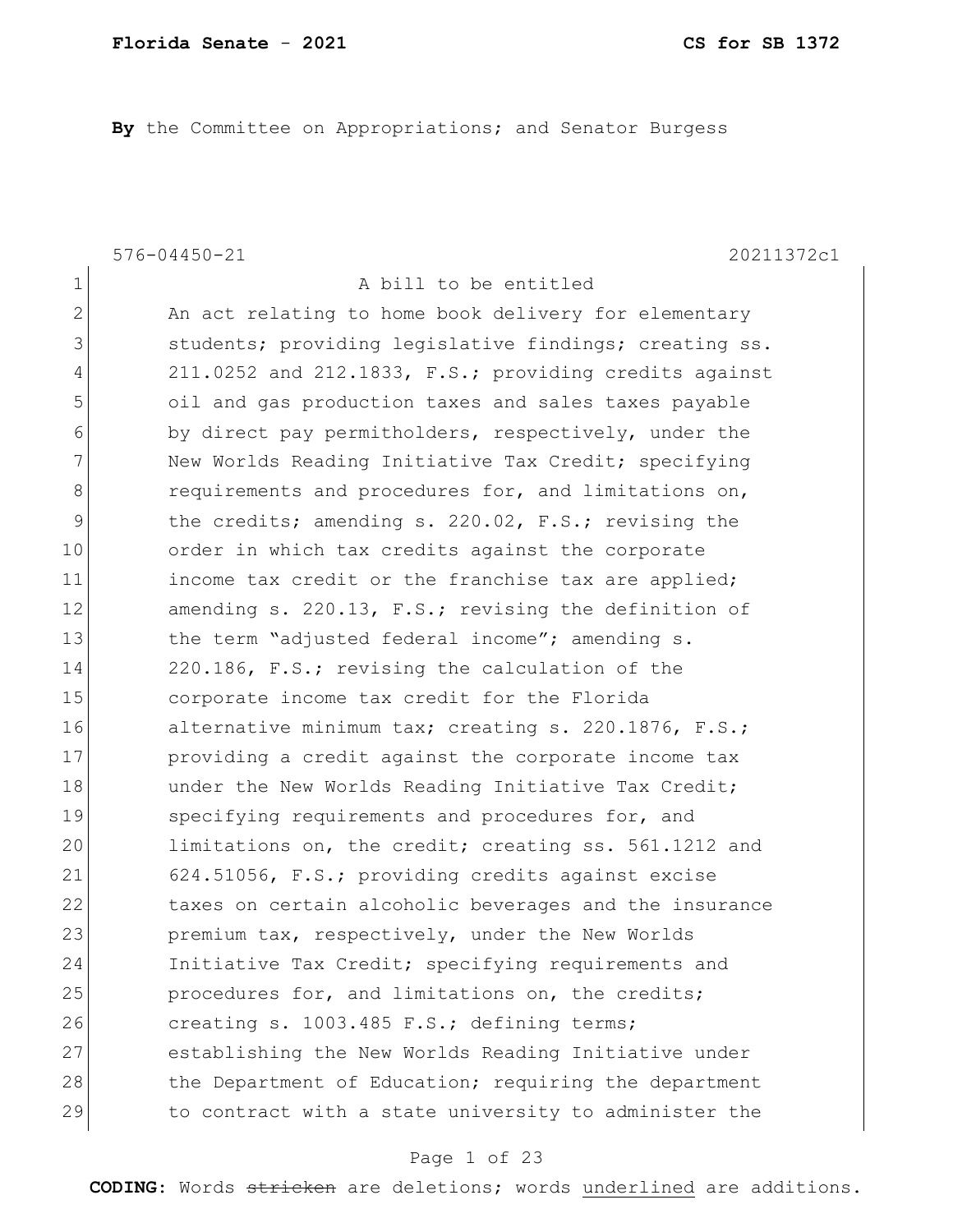|    | $576 - 04450 - 21$<br>20211372c1                       |
|----|--------------------------------------------------------|
| 30 | initiative; providing duties of the department and     |
| 31 | administrator; requiring the administrator, in         |
| 32 | consultation with a specified entity, to develop a     |
| 33 | selection of books; requiring the administrator to     |
| 34 | facilitate distribution of books; requiring the        |
| 35 | administrator to assist with local implementation of   |
| 36 | the initiative; requiring the administrator to         |
| 37 | maintain a clearinghouse of specified information;     |
| 38 | requiring the administrator to develop and disseminate |
| 39 | certain training materials by specified means;         |
| 40 | requiring the administrator to annually submit an      |
| 41 | audit report; requiring the administrator to maintain  |
| 42 | specified accounts for program funds; providing        |
| 43 | spending requirements; requiring the administrator to  |
| 44 | provide a certificate of contribution in certain       |
| 45 | circumstances; establishing reporting requirements;    |
| 46 | establishing a tax credit cap amount; authorizing a    |
| 47 | taxpayer to apply for a tax credit; providing          |
| 48 | requirements for the application; specifying a         |
| 49 | limitation on, and application procedures for, the tax |
| 50 | credit; specifying requirements and procedures for,    |
| 51 | and restrictions on, the carryforward, conveyance,     |
| 52 | transfer, assignment, and rescindment of credits;      |
| 53 | specifying requirements and procedures for the         |
| 54 | Department of Revenue; establishing student            |
| 55 | eligibility requirements; requiring school districts   |
| 56 | to identify eligible students and notify parents;      |
| 57 | requiring school districts to coordinate with the      |
| 58 | administrator to initiate book delivery; providing     |

# Page 2 of 23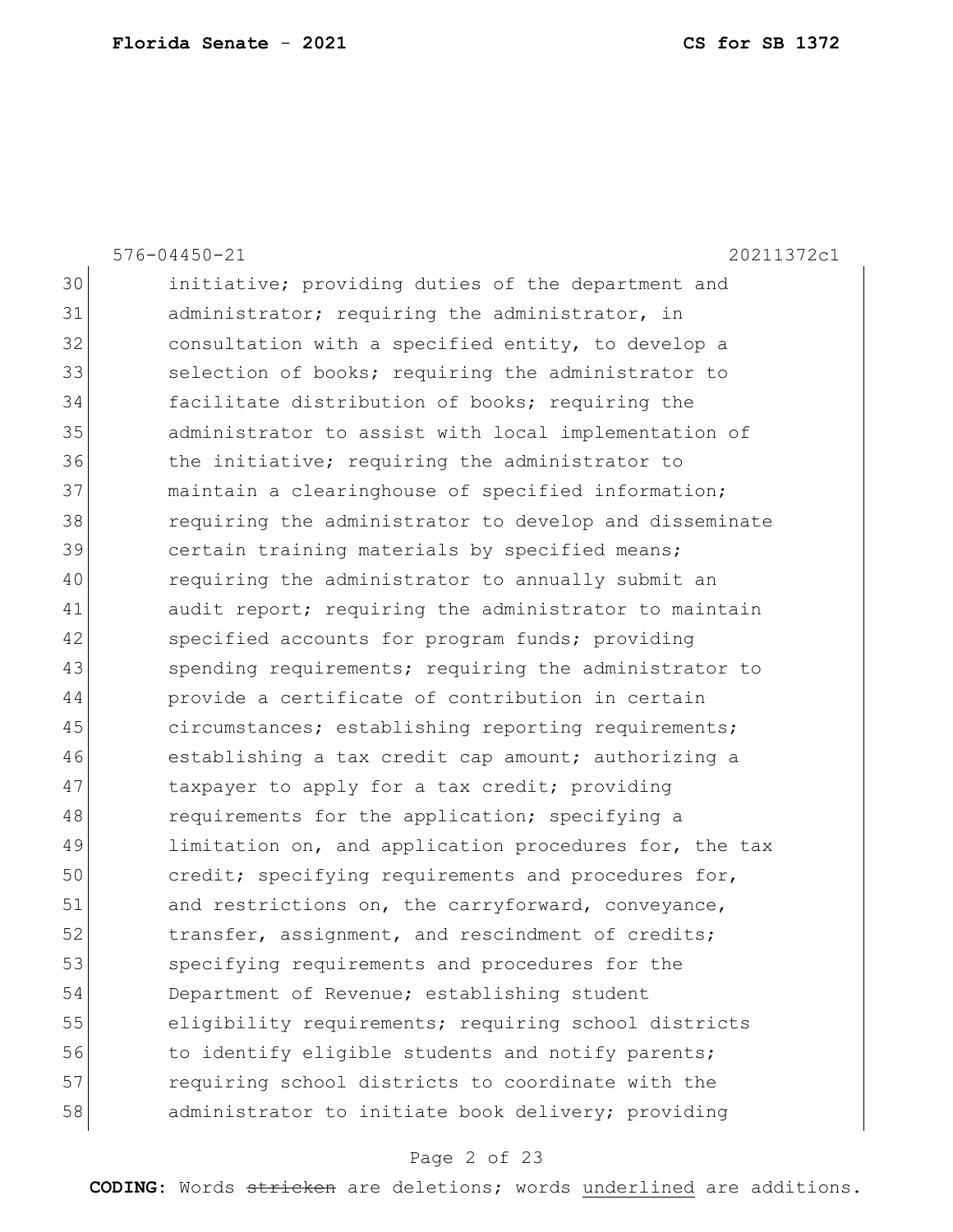|    | $576 - 04450 - 21$<br>20211372c1                                 |
|----|------------------------------------------------------------------|
| 59 | requirements for book delivery; requiring that                   |
| 60 | students be offered certain options relating to books;           |
| 61 | specifying when student eligibility ends; requiring              |
| 62 | school districts raise awareness of the initiative;              |
| 63 | authorizing the Department of Revenue, the Division of           |
| 64 | Alcoholic Beverages and Tobacco of the Department of             |
| 65 | Business and Professional Regulation, and the                    |
| 66 | Department of Education to develop a cooperative                 |
| 67 | agreement and adopt rules; amending s. 1008.25, F.S.;            |
| 68 | requiring that a certain notification include                    |
| 69 | information about the initiative; authorizing the                |
| 70 | Department of Revenue to adopt emergency rules;                  |
| 71 | providing an effective date.                                     |
| 72 |                                                                  |
| 73 | Be It Enacted by the Legislature of the State of Florida:        |
| 74 |                                                                  |
| 75 | Section 1. The Legislature finds that the ability to read        |
| 76 | is fundamental to a productive, fulfilling, culturally           |
| 77 | rewarding, and civically engaged life. Furthermore, a literacy-  |
| 78 | rich home environment helps develop reading and writing skills   |
| 79 | in young learners to prepare them for future academic and career |
| 80 | success. Research shows that students who read frequently        |
| 81 | perform better academically than those who do not.               |
| 82 | Unfortunately, statistics show students who have fewer books and |
| 83 | literacy-based interactions at home than their peers have lower  |
| 84 | educational attainment and lifetime income-earning potential.    |
| 85 | Programs that deliver books directly to students' homes and      |
| 86 | support engagement in reading enable parents to develop their    |
| 87 | child's reading skills and enjoyment of reading and foster       |

# Page 3 of 23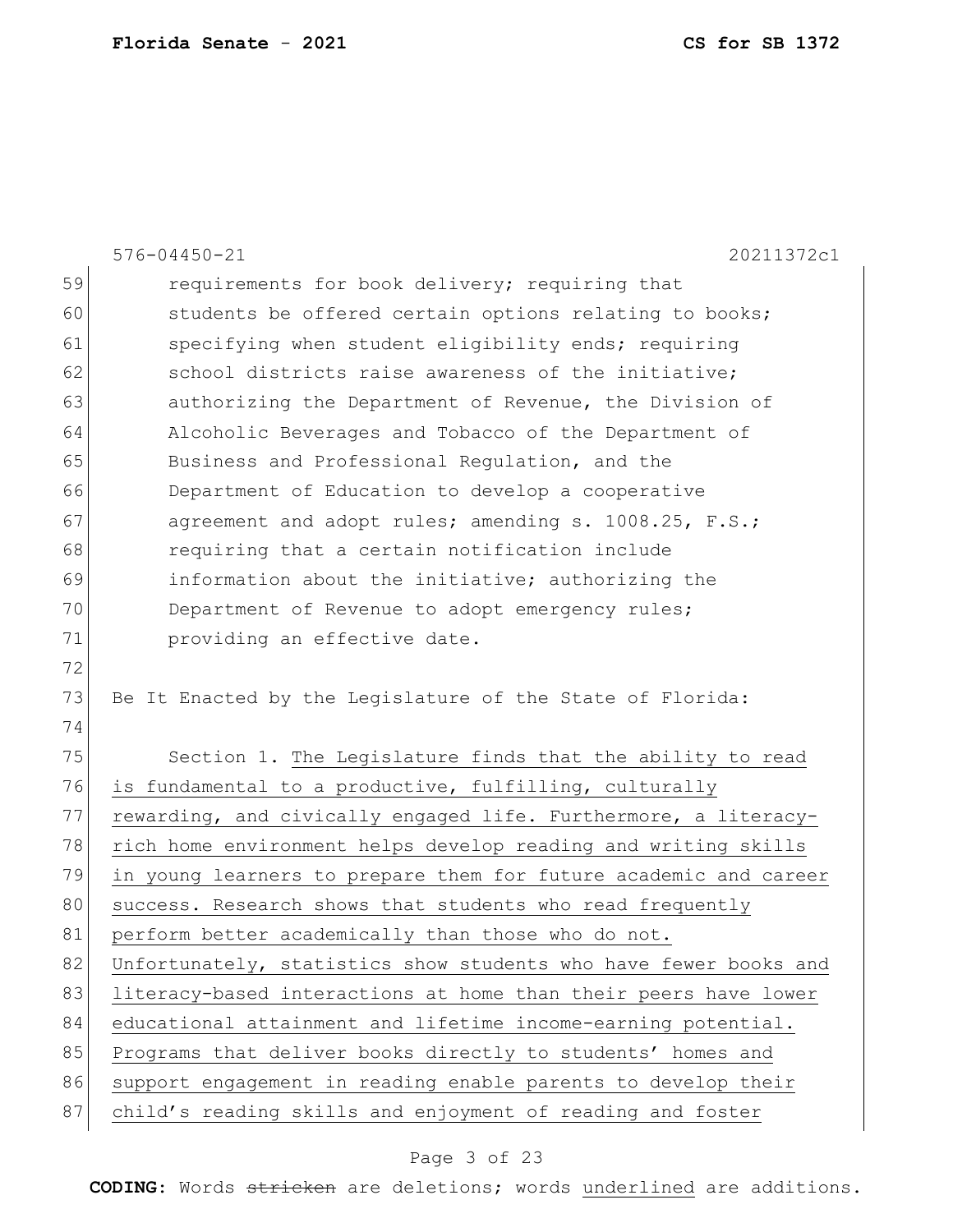576-04450-21 20211372c1 88 improved outcomes for students. 89 Section 2. Section 211.0252, Florida Statutes, is created 90 to read: 91 211.0252 Credit for contributions to the New Worlds Reading 92 Initiative.—Beginning January 1, 2022, there is allowed a credit 93 of 100 percent of an eligible contribution made to the New 94 Worlds Reading Initiative under s. 1003.485 against any tax due 95 under s. 211.02 or s. 211.025. However, the combined credit 96 allowed under this section and s. 211.0251 may not exceed 50 97 percent of the tax due on the return on which the credit is 98 taken. If the combined credit allowed under this section and s. 99 211.0251 exceeds 50 percent of the tax due on the return, the 100 credit must first be taken under s. 211.0251. Any remaining 101 liability must be taken under this section but may not exceed 50 102 percent of the tax due. For purposes of the distributions of tax 103 revenue under s. 211.06, the department shall disregard any tax 104 credits allowed under this section to ensure that any reduction 105 in tax revenue received which is attributable to the tax credits 106 results only in a reduction in distributions to the General 107 Revenue Fund. Section 1003.485 applies to the credit authorized 108 by this section. 109 Section 3. Section 212.1833, Florida Statutes, is created 110 to read: 111 212.1833 Credit for contributions to the New Worlds Reading 112 Initiative.—Beginning January 1, 2022, there is allowed a credit 113 of 100 percent of an eligible contribution made to the New 114 Worlds Reading Initiative under s. 1003.485 against any tax 115 imposed by the state and due under this chapter from a direct 116 pay permitholder as a result of the direct-pay permit held

#### Page 4 of 23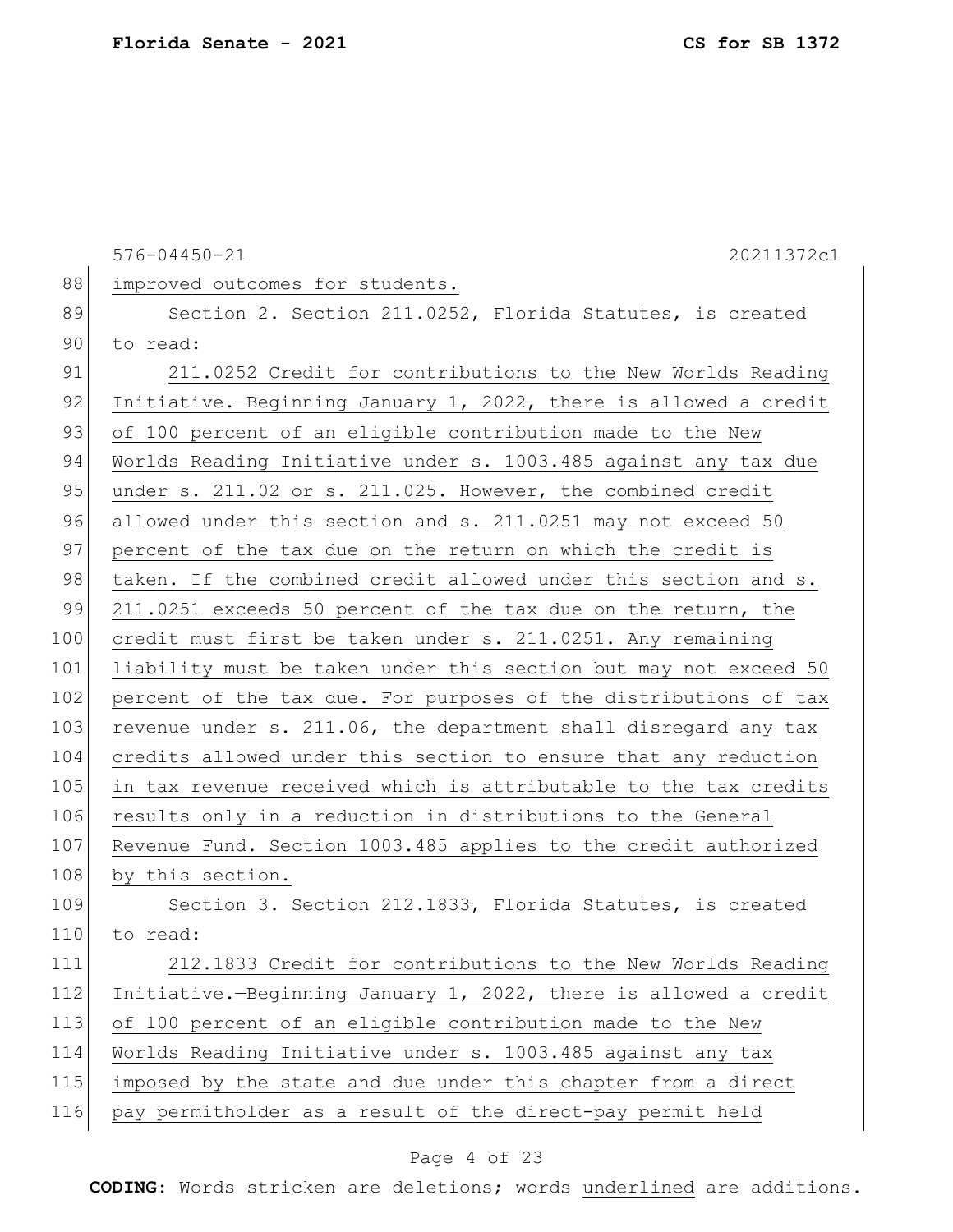|     | $576 - 04450 - 21$<br>20211372c1                                       |
|-----|------------------------------------------------------------------------|
| 117 | pursuant to s. 212.183. For purposes of the dealer's credit            |
| 118 | granted for keeping prescribed records, filing timely tax              |
| 119 | returns, and properly accounting and remitting taxes under s.          |
| 120 | 212.12, the amount of tax due used to calculate the credit shall       |
| 121 | include any eligible contribution made to the New Worlds Reading       |
| 122 | Initiative from a direct pay permitholder. For purposes of the         |
| 123 | distributions of tax revenue under s. 212.20, the department           |
| 124 | shall disregard any tax credits allowed under this section to          |
| 125 | ensure that any reduction in tax revenue received which is             |
| 126 | attributable to the tax credits results only in a reduction in         |
| 127 | distributions to the General Revenue Fund. Section 1003.485            |
| 128 | applies to the credit authorized by this section. A dealer who         |
| 129 | claims a tax credit under this section must file his or her tax        |
| 130 | returns and pay his or her taxes by electronic means under s.          |
| 131 | 213.755.                                                               |
| 132 | Section 4. Subsection (8) of section 220.02, Florida                   |
| 133 | Statutes, is amended to read:                                          |
| 134 | 220.02 Legislative intent.-                                            |
| 135 | (8) It is the intent of the Legislature that credits                   |
| 136 | against either the corporate income tax or the franchise tax be        |
| 137 | applied in the following order: those enumerated in s. 631.828,        |
| 138 | those enumerated in s. 220.191, those enumerated in s. 220.181,        |
| 139 | those enumerated in s. $220.183$ , those enumerated in s. $220.182$ ,  |
| 140 | those enumerated in s. 220.1895, those enumerated in s. 220.195,       |
| 141 | those enumerated in s. $220.184$ , those enumerated in s. $220.186$ ,  |
| 142 | those enumerated in s. $220.1845$ , those enumerated in s. $220.19$ ,  |
| 143 | those enumerated in s. 220.185, those enumerated in s. 220.1875,       |
| 144 | those enumerated in s. $220.1876$ , those enumerated in s. $220.193$ , |
| 145 | those enumerated in s. 288.9916, those enumerated in s.                |
|     |                                                                        |

# Page 5 of 23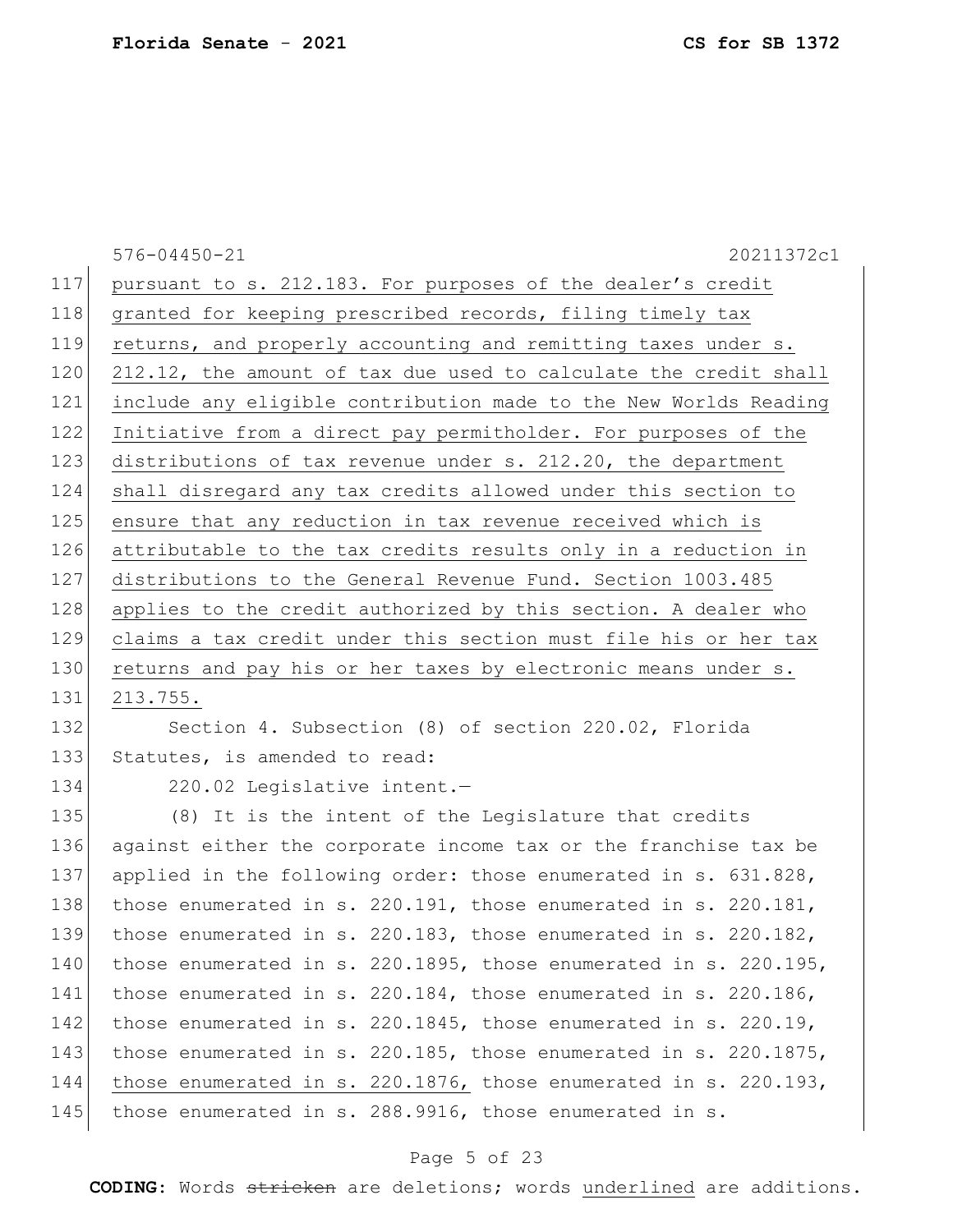576-04450-21 20211372c1 146 220.1899, those enumerated in s. 220.194, and those enumerated 147 in s. 220.196. 148 Section 5. Paragraph (a) of subsection (1) of section 149 220.13, Florida Statutes, is amended to read: 150 220.13 "Adjusted federal income" defined.— 151 (1) The term "adjusted federal income" means an amount 152 equal to the taxpayer's taxable income as defined in subsection 153  $(2)$ , or such taxable income of more than one taxpayer as 154 provided in s. 220.131, for the taxable year, adjusted as 155 follows: 156 (a) *Additions.*—There shall be added to such taxable income: 157 1.a. The amount of any tax upon or measured by income, 158 excluding taxes based on gross receipts or revenues, paid or 159 accrued as a liability to the District of Columbia or any state 160 of the United States which is deductible from gross income in 161 the computation of taxable income for the taxable year. 162 b. Notwithstanding sub-subparagraph a., if a credit taken 163 under s. 220.1875 or s. 220.1876 is added to taxable income in a 164 previous taxable year under subparagraph 11. and is taken as a 165 deduction for federal tax purposes in the current taxable year, 166 the amount of the deduction allowed shall not be added to 167 taxable income in the current year. The exception in this sub-168 subparagraph is intended to ensure that the credit under s. 169 220.1875 or s. 220.1876 is added in the applicable taxable year 170 and does not result in a duplicate addition in a subsequent 171 year.

172 2. The amount of interest which is excluded from taxable 173 income under s. 103(a) of the Internal Revenue Code or any other 174 federal law, less the associated expenses disallowed in the

#### Page 6 of 23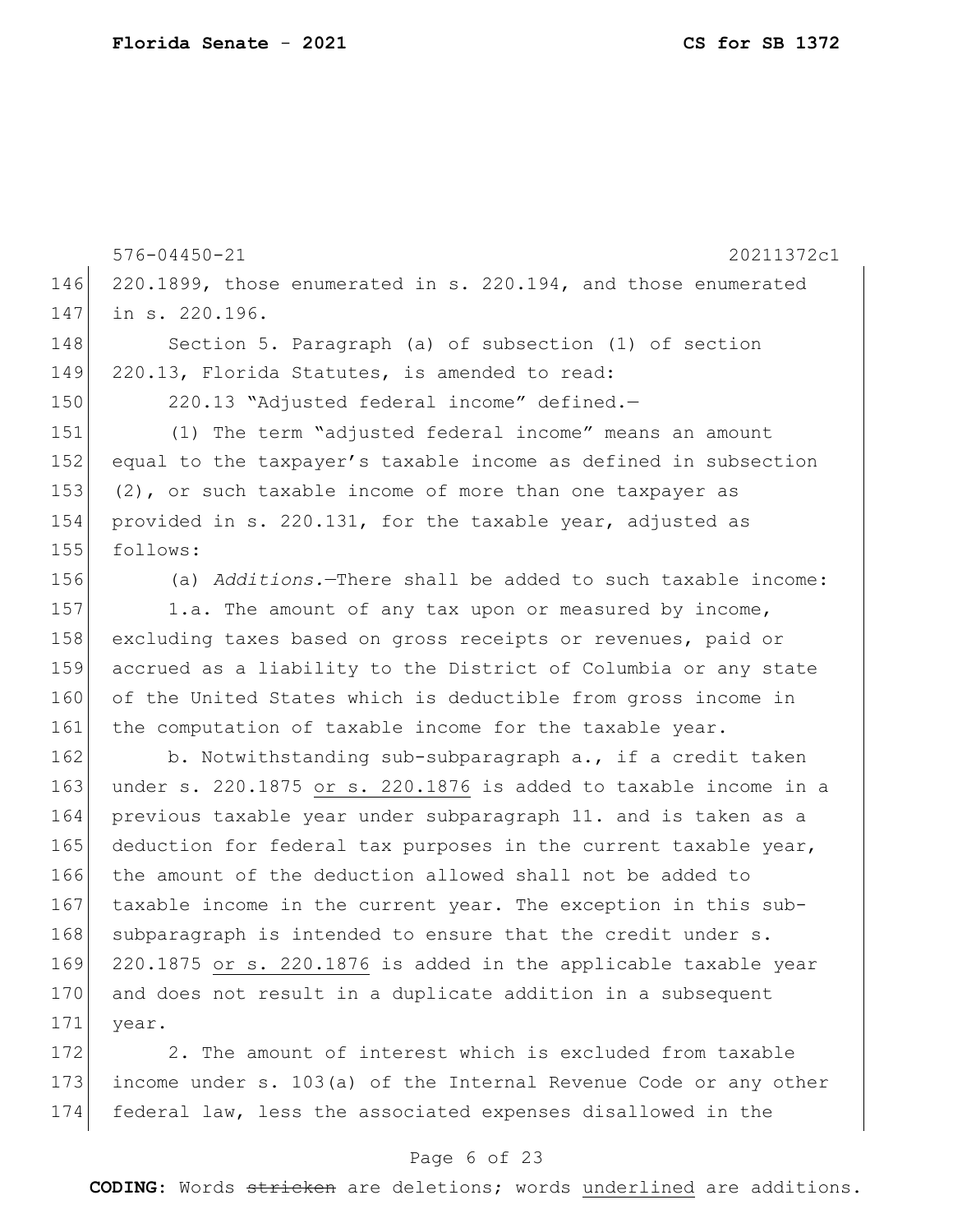576-04450-21 20211372c1 175 computation of taxable income under s. 265 of the Internal 176 Revenue Code or any other law, excluding 60 percent of any 177 amounts included in alternative minimum taxable income, as 178 defined in s. 55(b)(2) of the Internal Revenue Code, if the 179 taxpayer pays tax under s. 220.11(3). 180 3. In the case of a regulated investment company or real 181 estate investment trust, an amount equal to the excess of the 182 net long-term capital gain for the taxable year over the amount 183 of the capital gain dividends attributable to the taxable year. 184 4. That portion of the wages or salaries paid or incurred 185 for the taxable year which is equal to the amount of the credit 186 allowable for the taxable year under s. 220.181. This 187 subparagraph shall expire on the date specified in s. 290.016 188 for the expiration of the Florida Enterprise Zone Act. 189 5. That portion of the ad valorem school taxes paid or 190 incurred for the taxable year which is equal to the amount of 191 the credit allowable for the taxable year under s. 220.182. This 192 subparagraph shall expire on the date specified in s. 290.016 193 for the expiration of the Florida Enterprise Zone Act. 194 6. The amount taken as a credit under s. 220.195 which is 195 deductible from gross income in the computation of taxable 196 income for the taxable year. 197 7. That portion of assessments to fund a quaranty 198 association incurred for the taxable year which is equal to the 199 amount of the credit allowable for the taxable year. 200 8. In the case of a nonprofit corporation which holds a

201 pari-mutuel permit and which is exempt from federal income tax 202 as a farmers' cooperative, an amount equal to the excess of the 203 gross income attributable to the pari-mutuel operations over the

#### Page 7 of 23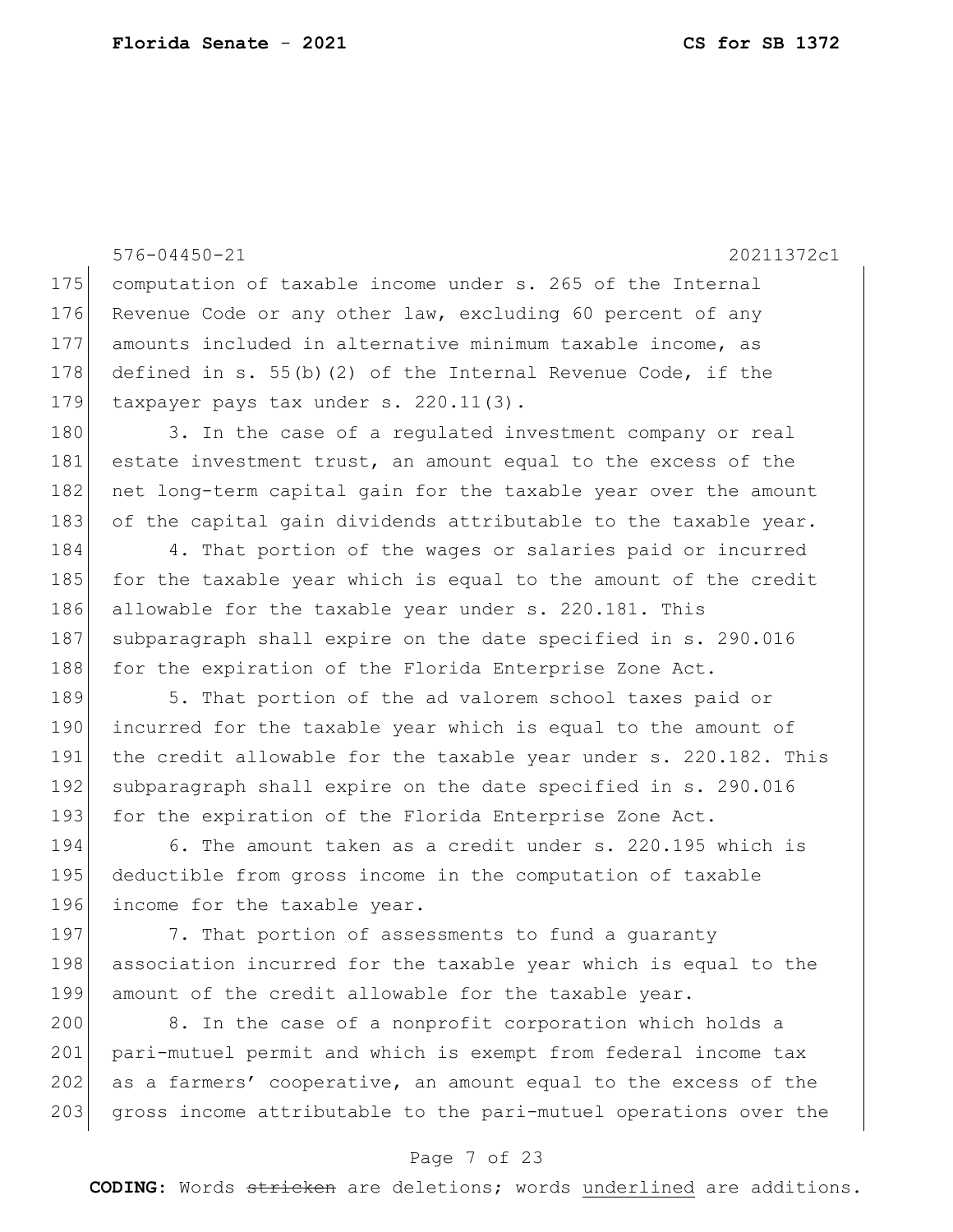576-04450-21 20211372c1 204 attributable expenses for the taxable year. 205 9. The amount taken as a credit for the taxable year under 206 s. 220.1895. 207 10. Up to nine percent of the eligible basis of any 208 designated project which is equal to the credit allowable for 209 the taxable year under s. 220.185. 210 11. Any The amount taken as a credit for the taxable year 211 under s. 220.1875 or s. 220.1876. The addition in this 212 subparagraph is intended to ensure that the same amount is not 213 allowed for the tax purposes of this state as both a deduction 214 from income and a credit against the tax. This addition is not 215 intended to result in adding the same expense back to income 216 more than once. 217 12. The amount taken as a credit for the taxable year under 218 s. 220.193. 219 13. Any portion of a qualified investment, as defined in s. 220 288.9913, which is claimed as a deduction by the taxpayer and 221 taken as a credit against income tax pursuant to s. 288.9916. 222 14. The costs to acquire a tax credit pursuant to s. 223 288.1254(5) that are deducted from or otherwise reduce federal 224 taxable income for the taxable year. 225 15. The amount taken as a credit for the taxable year 226 pursuant to s. 220.194. 227 16. The amount taken as a credit for the taxable year under 228 s. 220.196. The addition in this subparagraph is intended to 229 ensure that the same amount is not allowed for the tax purposes 230 of this state as both a deduction from income and a credit 231 against the tax. The addition is not intended to result in 232 adding the same expense back to income more than once.

#### Page 8 of 23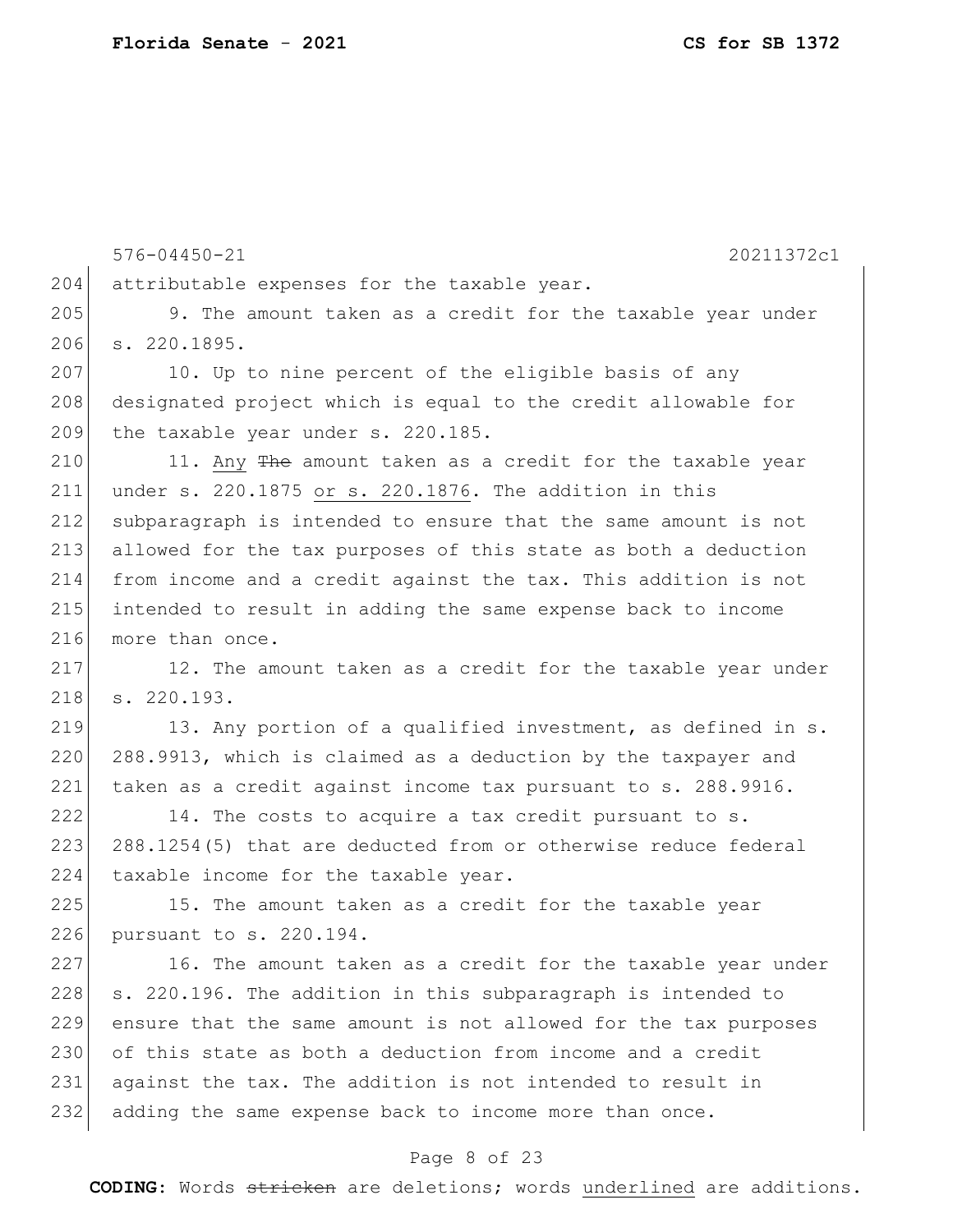|     | $576 - 04450 - 21$<br>20211372c1                                 |
|-----|------------------------------------------------------------------|
| 233 | Section 6. Subsection (2) of section 220.186, Florida            |
| 234 | Statutes, is amended to read:                                    |
| 235 | 220.186 Credit for Florida alternative minimum tax.-             |
| 236 | (2) The credit pursuant to this section shall be the amount      |
| 237 | of the excess, if any, of the tax paid based upon taxable income |
| 238 | determined pursuant to s. $220.13(2)$ (k) over the amount of tax |
| 239 | which would have been due based upon taxable income without      |
| 240 | application of s. $220.13(2)(k)$ , before application of this    |
| 241 | credit without application of any credit under s. 220.1875 or s. |
| 242 | 220.1876.                                                        |
| 243 | Section 7. Section 220.1876, Florida Statutes, is created        |
| 244 | to read:                                                         |
| 245 | 220.1876 Credit for contributions to the New Worlds Reading      |
| 246 | Initiative.-                                                     |
| 247 | (1) For taxable years beginning on or after January 1,           |
| 248 | 2022, there is allowed a credit of 100 percent of an eligible    |
| 249 | contribution made to the New Worlds Reading Initiative under s.  |
| 250 | 1003.485 against any tax due for a taxable year under this       |
| 251 | chapter after the application of any other allowable credits by  |
| 252 | the taxpayer. An eligible contribution must be made to the New   |
| 253 | Worlds Reading Initiative on or before the date the taxpayer is  |
| 254 | required to file a return pursuant to s. 220.222. The credit     |
| 255 | granted by this section shall be reduced by the difference       |
| 256 | between the amount of federal corporate income tax, taking into  |
| 257 | account the credit granted by this section, and the amount of    |
| 258 | federal corporate income tax without application of the credit   |
| 259 | granted by this section.                                         |
| 260 | (2) A taxpayer who files a Florida consolidated return as a      |
| 261 | member of an affiliated group pursuant to s. 220.131(1) may be   |

# Page 9 of 23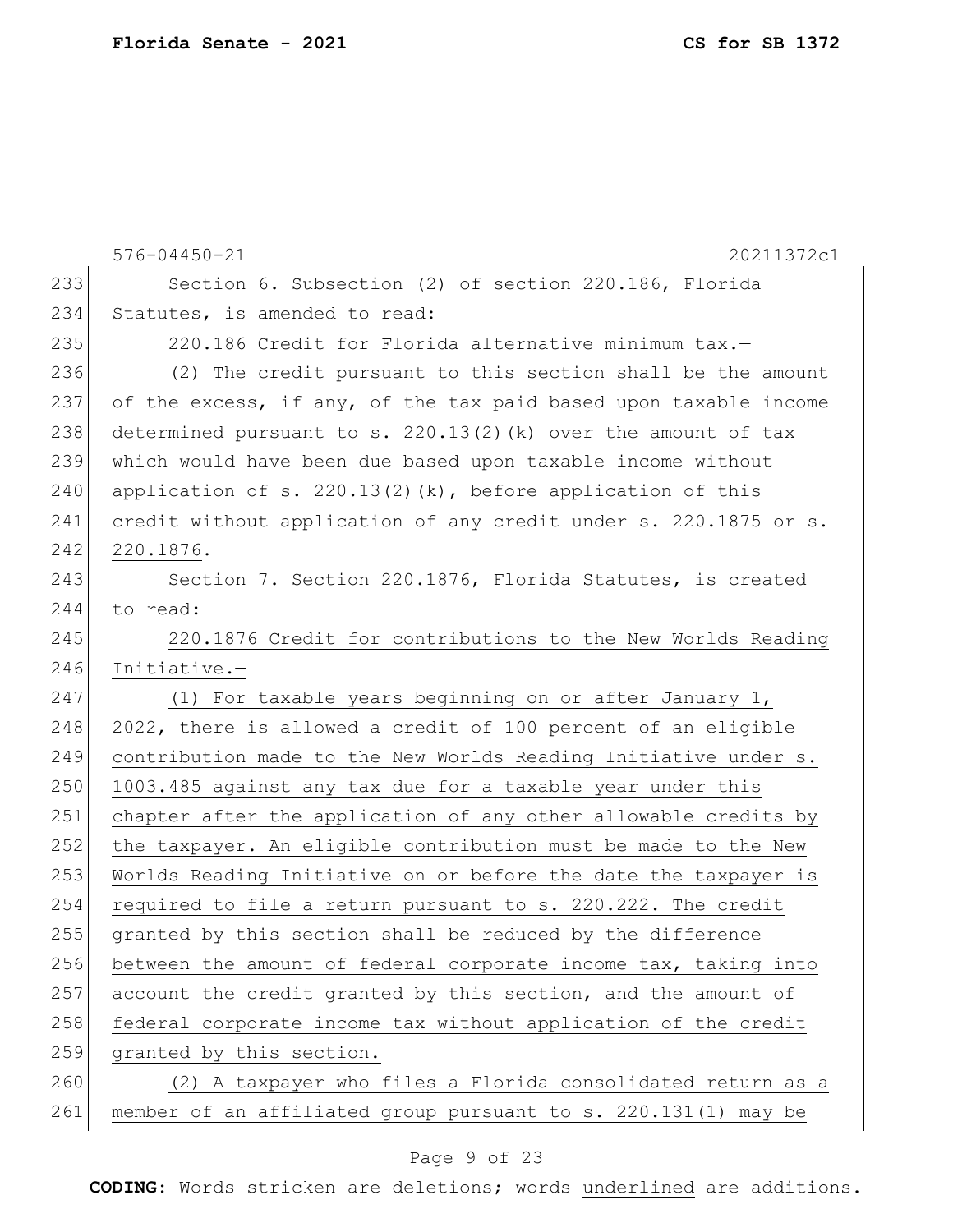|     | $576 - 04450 - 21$<br>20211372c1                                 |
|-----|------------------------------------------------------------------|
| 262 | allowed the credit on a consolidated return basis; however, the  |
| 263 | total credit taken by the affiliated group is subject to the     |
| 264 | limitation established under subsection (1).                     |
| 265 | (3) Section 1003.485 applies to the credit authorized by         |
| 266 | this section.                                                    |
| 267 | (4) If a taxpayer applies and is approved for a credit           |
| 268 | under s. 1003.485 after timely requesting an extension to file   |
| 269 | under s. 220.222(2):                                             |
| 270 | (a) The credit does not reduce the amount of tax due for         |
| 271 | purposes of the department's determination as to whether the     |
| 272 | taxpayer was in compliance with the requirement to pay tentative |
| 273 | taxes under ss. 220.222 and 220.32.                              |
| 274 | (b) The taxpayer's noncompliance with the requirement to         |
| 275 | pay tentative taxes shall result in the revocation and           |
| 276 | rescindment of any such credit.                                  |
| 277 | (c) The taxpayer shall be assessed for any taxes,                |
| 278 | penalties, or interest due from the taxpayer's noncompliance     |
| 279 | with the requirement to pay tentative taxes.                     |
| 280 | Section 8. Section 561.1212, Florida Statutes, is created        |
| 281 | to read:                                                         |
| 282 | 561.1212 Credit for contributions to the New Worlds Reading      |
| 283 | Initiative.-Beginning January 1, 2022, there is allowed a credit |
| 284 | of 100 percent of an eligible contribution made to the New       |
| 285 | Worlds Reading Initiative under s. 1003.485 against any tax due  |
| 286 | under s. 563.05, s. 564.06, or s. 565.12, except excise taxes    |
| 287 | imposed on wine produced by manufacturers in this state from     |
| 288 | products grown in this state. However, a credit allowed under    |
| 289 | this section may not exceed 90 percent of the tax due on the     |
| 290 | return on which the credit is taken. For purposes of the         |

# Page 10 of 23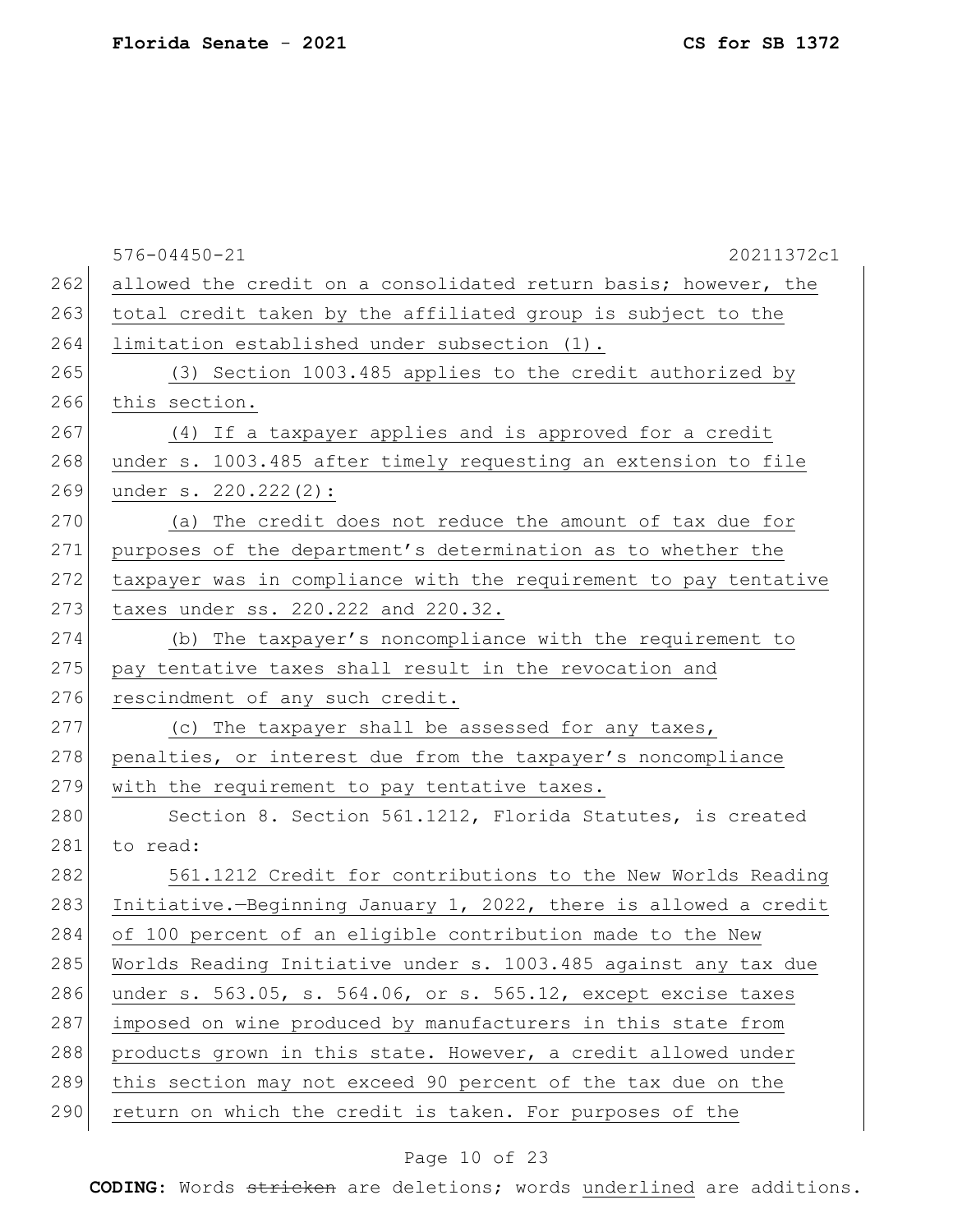|     | $576 - 04450 - 21$<br>20211372c1                                    |
|-----|---------------------------------------------------------------------|
| 291 | distributions of tax revenue under ss. $561.121$ and $564.06(10)$ , |
| 292 | the division shall disregard any tax credits allowed under this     |
| 293 | section to ensure that any reduction in tax revenue received        |
| 294 | which is attributable to the tax credits results only in a          |
| 295 | reduction in distributions to the General Revenue Fund. The         |
| 296 | provisions of s. 1003.485 apply to the credit authorized by this    |
| 297 | section.                                                            |
| 298 | Section 9. Section 624.51056, Florida Statutes, is created          |
| 299 | to read:                                                            |
| 300 | 624.51056 Credit for contributions to the New Worlds                |
| 301 | Reading Initiative.-                                                |
| 302 | (1) For taxable years beginning on or after January 1,              |
| 303 | 2022, there is allowed a credit of 100 percent of an eligible       |
| 304 | contribution made to the New Worlds Reading Initiative under s.     |
| 305 | 1003.485 against any tax due for a taxable year under s.            |
| 306 | 624.509(1) after deducting from such tax deductions for             |
| 307 | assessments made pursuant to s. 440.51, credits for taxes paid      |
| 308 | under ss. 175.101 and 185.08, credits for income taxes paid         |
| 309 | under chapter 220, and the credit allowed under $s. 624.509(5)$ ,   |
| 310 | as such credit is limited by s. 624.509(6). An eligible             |
| 311 | contribution must be made to the New Worlds Reading Initiative      |
| 312 | on or before the date the taxpayer is required to file a return     |
| 313 | pursuant to ss. 624.509 and 624.5092. An insurer claiming a         |
| 314 | credit against premium tax liability under this section is not      |
| 315 | required to pay any additional retaliatory tax levied under s.      |
| 316 | 624.5091 as a result of claiming such credit. Section 624.5091      |
| 317 | does not limit such credit in any manner.                           |
| 318 | (2) Section 1003.485 applies to the credit authorized by            |
| 319 | this section.                                                       |

# Page 11 of 23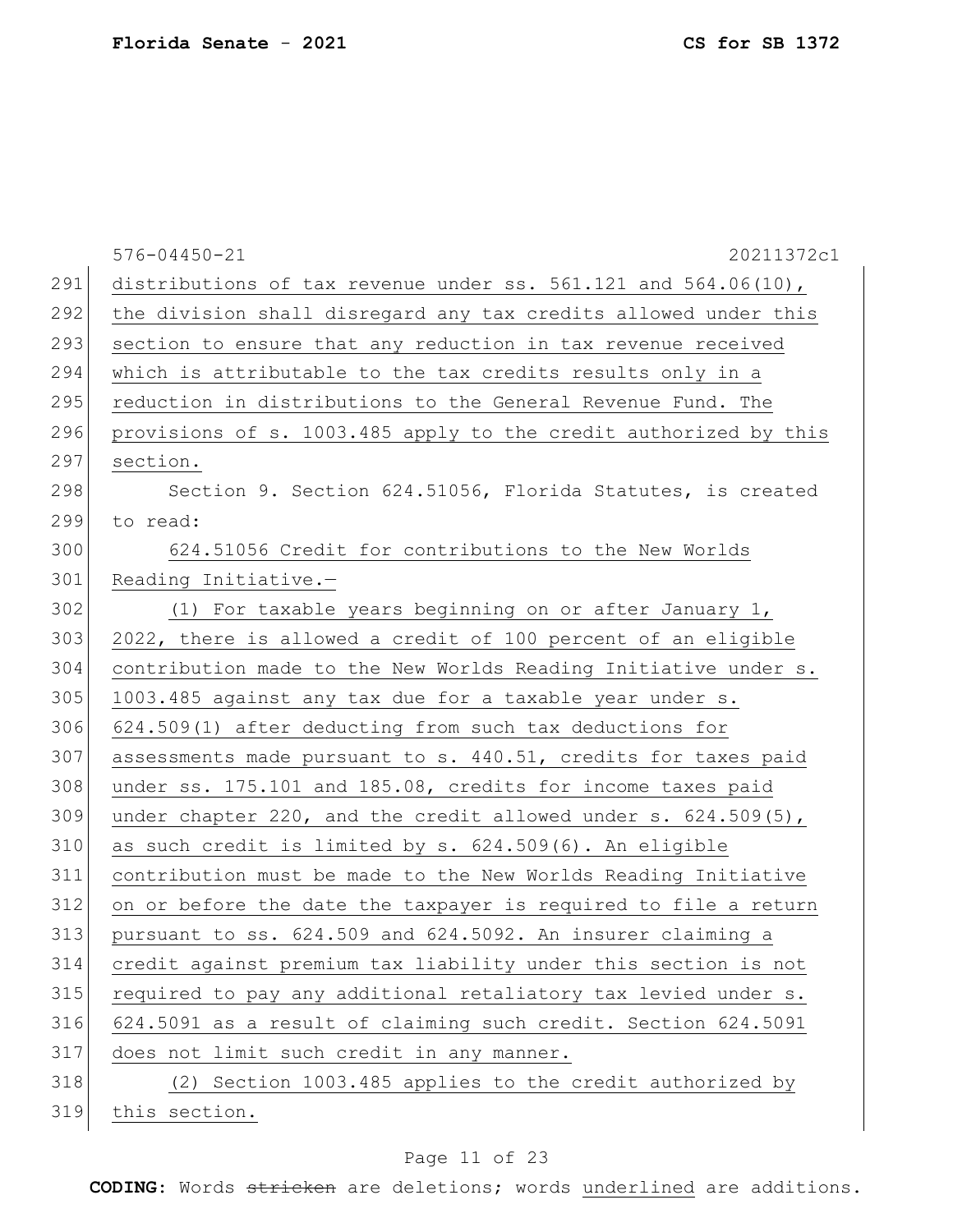576-04450-21 20211372c1 320 Section 10. Section 1003.485, Florida Statutes, is created 321 to read: 322 1003.485 The New Worlds Reading Initiative.-323 (1) DEFINITIONS.—As used in this section, the term: 324 (a) "Administrator" means a state university registered 325 with the department under s. 1002.395(15)(i) and designated to 326 administer the initiative under paragraph (2)(a). 327 (b) "Annual tax credit amount" means, for any state fiscal 328 year, the sum of the amount of tax credits approved under  $329$  paragraph  $(3)(b)$ , including tax credits to be taken under s. 330 211.0252, s. 212.1833, s. 220.1876, s. 561.1212, or s. 331 624.51056, which are approved for taxpayers whose taxable years 332 begin on or after January 1 of the calendar year preceding the 333 start of the applicable state fiscal year. 334 (c) "Department" means the Department of Education. 335 (d) "Division" means the Division of Alcoholic Beverages 336 and Tobacco of the Department of Business and Professional 337 Regulation. 338 (e) "Eligible contribution" means a monetary contribution 339 from a taxpayer, subject to the restrictions provided in this 340 section, to the administrator. 341 (f) "Initiative" means the New Worlds Reading Initiative. 342 (2) NEW WORLDS READING INITIATIVE; ADMINISTRATION.—The New 343 Worlds Reading Initiative is established under the department to 344 improve literacy skills and instill a love of reading by 345 providing high-quality, free books to students in kindergarten 346 through grade 5 who are reading below grade level. 347 (a) The department shall: 348 1. Designate an administrator to implement the initiative

#### Page 12 of 23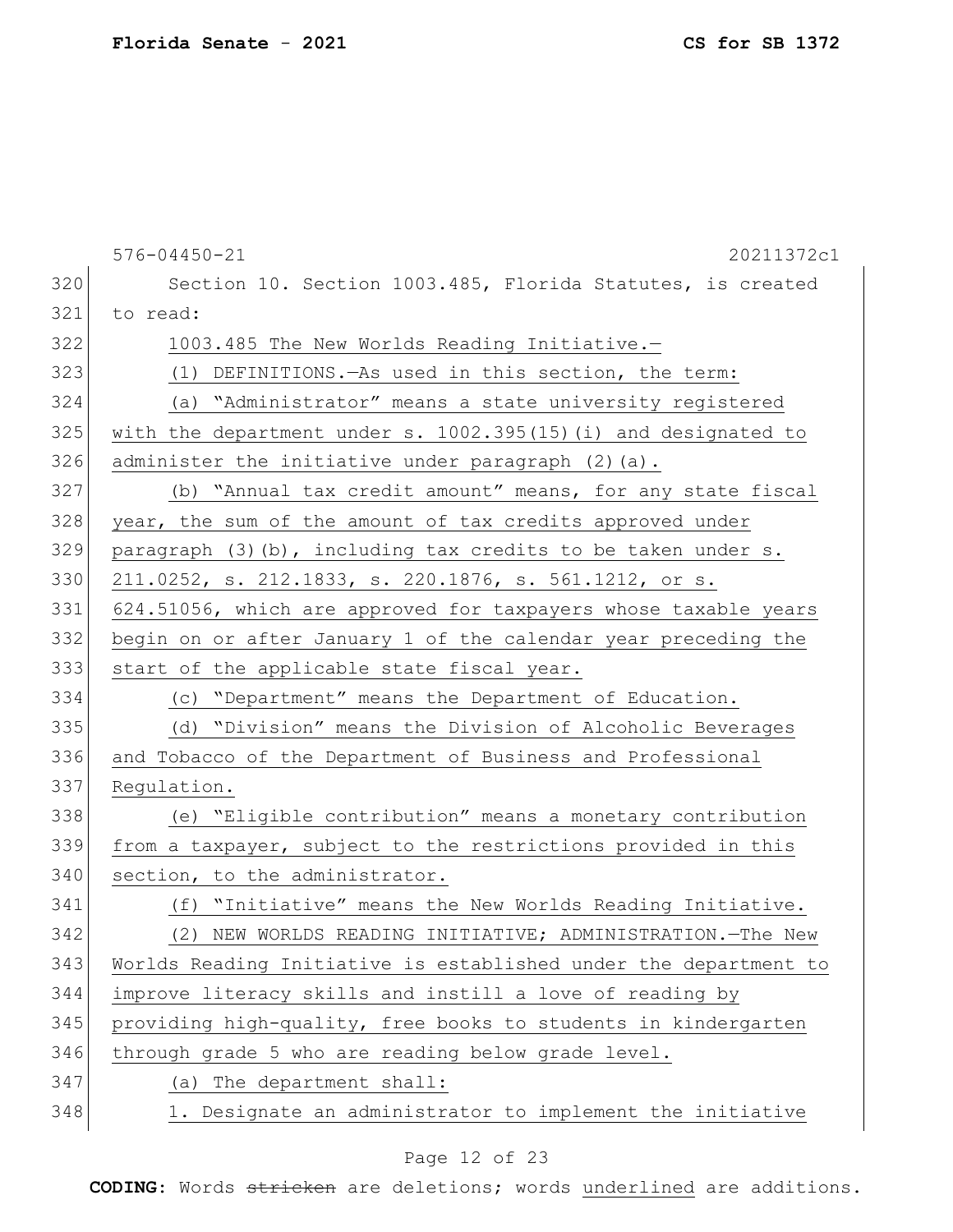|     | $576 - 04450 - 21$<br>20211372c1                                 |
|-----|------------------------------------------------------------------|
| 349 | and to receive funding as provided in this section. The          |
| 350 | administrator must have an academic innovation institution with  |
| 351 | extensive experience in:                                         |
| 352 | a. Conducting academic research in early literacy                |
| 353 | instruction.                                                     |
| 354 | b. Implementing online delivery of early learning and            |
| 355 | literacy training for educators nationally.                      |
| 356 | c. Developing online support materials that assist parents       |
| 357 | and caregivers in developing early literacy skills.              |
| 358 | d. Conducting fundraising and public awareness campaigns to      |
| 359 | support the development and growth of evidence-based educational |
| 360 | initiatives that support learning at home and in schools.        |
| 361 | 2. Publish information about the initiative and tax credits      |
| 362 | under subsection (3) on its website, including the process for a |
| 363 | taxpayer to select the administrator as the recipient of funding |
| 364 | through a tax credit.                                            |
| 365 | 3. Beginning September 30, 2022, and annually thereafter,        |
| 366 | report on its website the number of students participating in    |
| 367 | the initiative in each school district, information from the     |
| 368 | annual financial report under subparagraph (b) 6., and the       |
| 369 | academic achievement and learning gains, as applicable, of       |
| 370 | participating students based on data provided by school          |
| 371 | districts as permitted under s. 1002.22. The department shall    |
| 372 | establish a date by which the administrator and each school      |
| 373 | district must annually provide the data necessary to complete    |
| 374 | the report.                                                      |
| 375 | The administrator shall:<br>(b)                                  |
| 376 | 1. Develop, in consultation with the Just Read, Florida!         |
| 377 | Office under s. 1001.215, a selection of high-quality books      |
|     |                                                                  |

# Page 13 of 23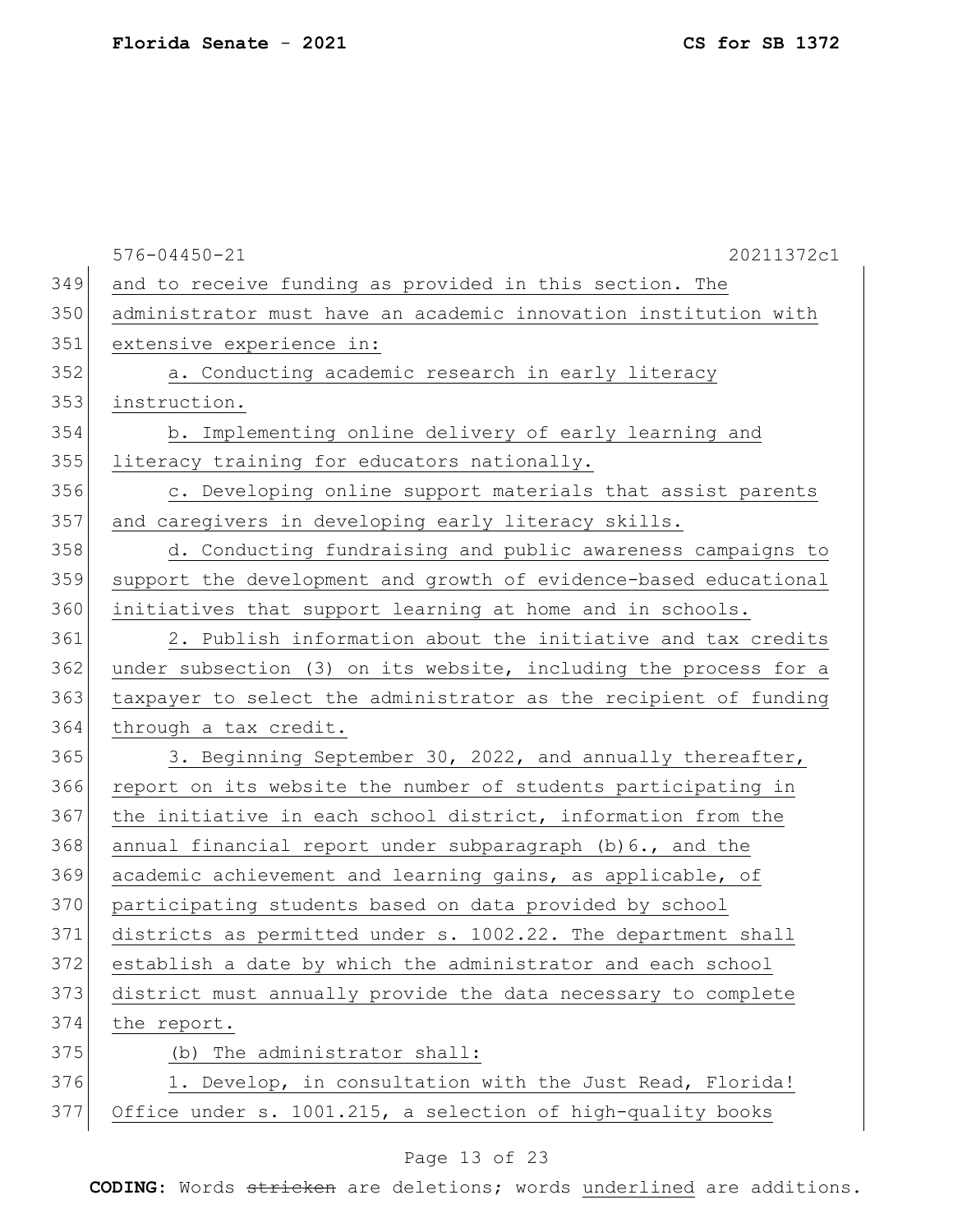|     | $576 - 04450 - 21$<br>20211372c1                                 |
|-----|------------------------------------------------------------------|
| 378 | encompassing diverse subjects and genres for each grade level to |
| 379 | be mailed to students in the initiative.                         |
| 380 | 2. Distribute books at no cost to students as provided in        |
| 381 | paragraph (4) (c) either directly or through an agreement with a |
| 382 | book distribution company.                                       |
| 383 | 3. Assist local implementation of the initiative by              |
| 384 | providing marketing materials to school districts and any        |
| 385 | partnering nonprofit organizations to assist with public         |
| 386 | awareness campaigns and other activities designed to increase    |
| 387 | family engagement and instill a love of reading in students.     |
| 388 | 4. Maintain a clearinghouse for information on national,         |
| 389 | state, and local nonprofit organizations that support efforts to |
| 390 | improve literacy and provide books to children.                  |
| 391 | 5. Develop training materials for parents of students in         |
| 392 | the initiative, including brief video training modules, which    |
| 393 | engage families in reading and assist with improving student     |
| 394 | literacy skills. The administrator shall periodically send, via  |
| 395 | text message and e-mail, tips for facilitating reading at home   |
| 396 | and hyperlinks to the video training modules.                    |
| 397 | 6. Annually submit to the department an annual financial         |
| 398 | report that includes, at a minimum, the amount of eligible       |
| 399 | contributions received by the administrator; the amount spent on |
| 400 | each activity required by this paragraph, including              |
| 401 | administrative expenses; and the number of students and          |
| 402 | households served under the initiative.                          |
| 403 | 7. Maintain separate accounts for operating funds and funds      |
| 404 | for the purchase and delivery of books.                          |
| 405 | 8. Expend eligible contributions received only for the           |
| 406 | purchase and delivery of books and to implement the requirements |

# Page 14 of 23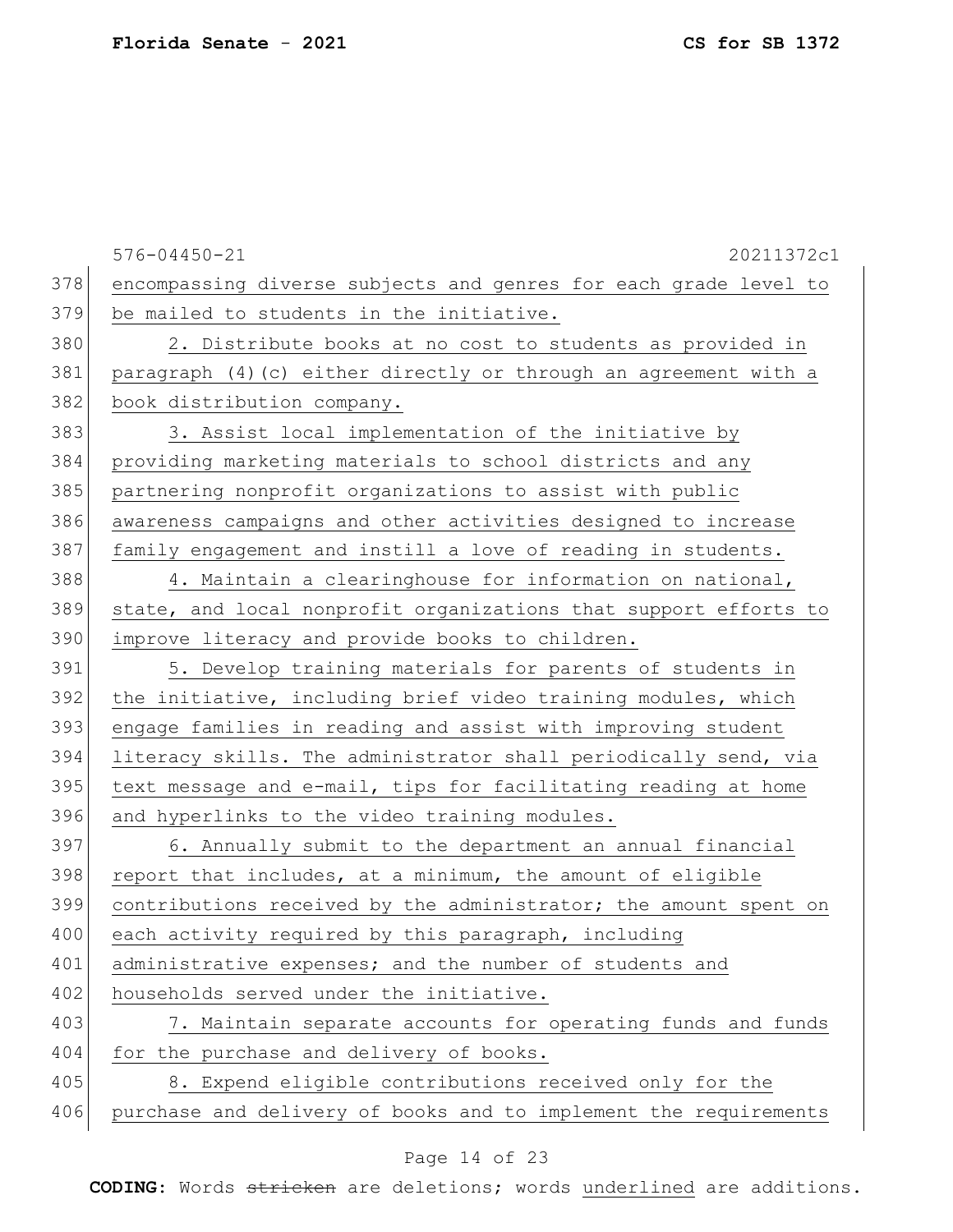|     | $576 - 04450 - 21$<br>20211372c1                                    |
|-----|---------------------------------------------------------------------|
| 407 | of this section, as well as for administrative expenses not to      |
| 408 | exceed 2 percent of total eligible contributions.                   |
| 409 | Notwithstanding s. $1002.395(6)(j)2.$ , the administrator may carry |
| 410 | forward up to 25 percent of eligible contributions to the           |
| 411 | following state fiscal year for purposes authorized by this         |
| 412 | subsection. Any eligible contributions in excess of the 25          |
| 413 | percent carry forward not used to provide additional books          |
| 414 | throughout the year to eligible students shall revert to the        |
| 415 | state treasury.                                                     |
| 416 | 9. Upon receipt of a contribution, provide the taxpayer             |
| 417 | that made the contribution with a certificate of contribution. A    |
| 418 | certificate of contribution must include the taxpayer's name        |
| 419 | and, if available, its federal employer identification number,      |
| 420 | the amount contributed, the date of contribution, and the name      |
| 421 | of the administrator.                                               |
| 422 | (3) NEW WORLDS READING INITIATIVE TAX CREDITS;                      |
| 423 | APPLICATIONS, TRANSFERS, AND LIMITATIONS.-                          |
| 424 | (a) The tax credit cap amount is \$10 million for the 2021-         |
| 425 | 2022 state fiscal year, \$30 million for the 2022-2023 state        |
| 426 | fiscal year, and \$50 million in each state fiscal year             |
| 427 | thereafter.                                                         |
| 428 | (b) Beginning October 1, 2021, a taxpayer may submit an             |
| 429 | application to the Department of Revenue for a tax credit or        |
| 430 | credits to be taken under one or more of s. 211.0252, s.            |
| 431 | 212.1833, s. 220.1876, s. 561.1212, or s. 624.51056.                |
| 432 | 1. The taxpayer shall specify in the application each tax           |
| 433 | for which the taxpayer requests a credit and the applicable         |
| 434 | taxable year for a credit under s. 220.1876 or s. 624.51056 or      |
| 435 | the applicable state fiscal year for a credit under s. 211.0252,    |

# Page 15 of 23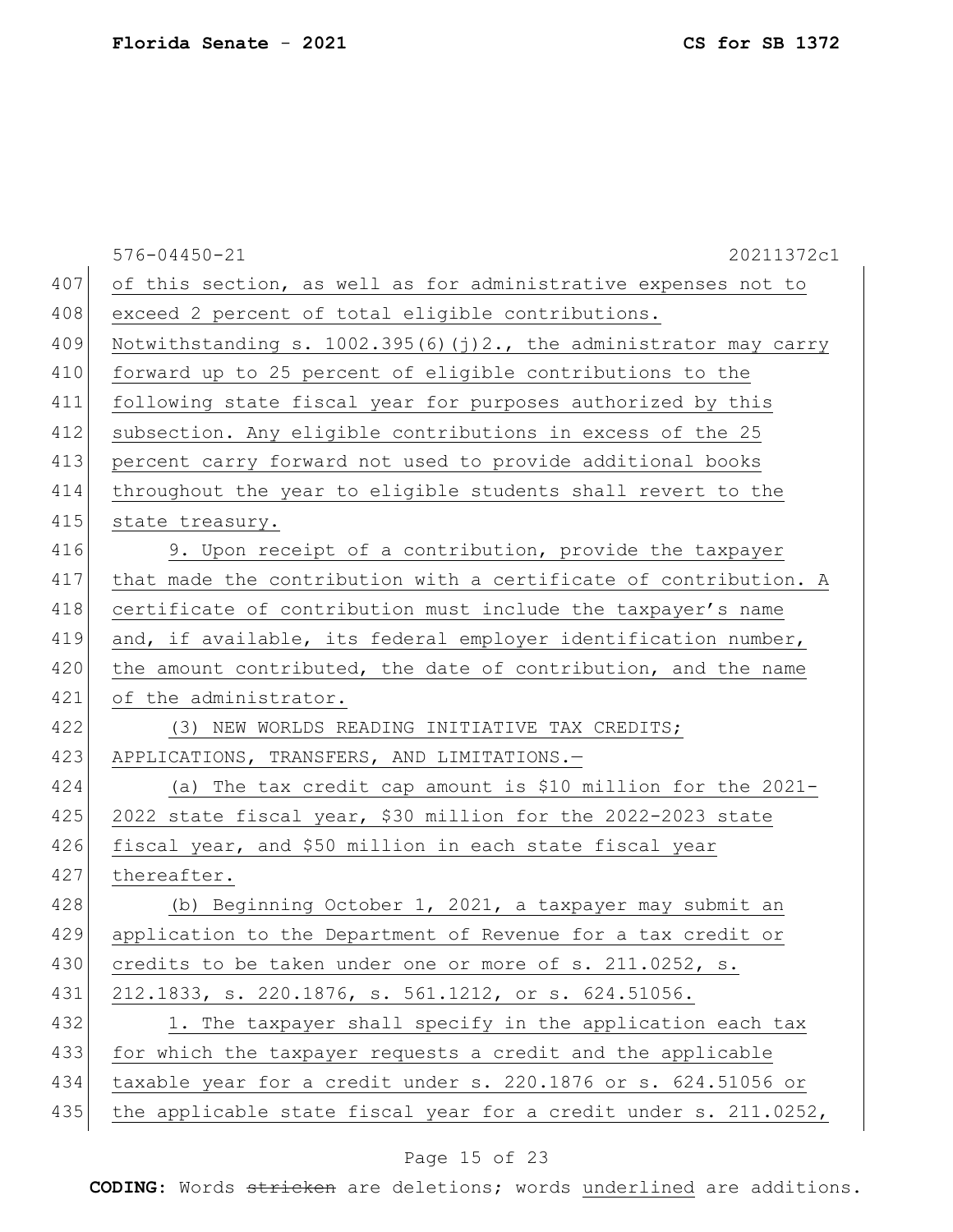|     | 20211372c1<br>$576 - 04450 - 21$                                 |
|-----|------------------------------------------------------------------|
| 436 | s. 212.1833, or s. 561.1212. For purposes of s. 220.1876, a      |
| 437 | taxpayer may apply for a credit to be used for a prior taxable   |
| 438 | year before the date the taxpayer is required to file a return   |
| 439 | for that year pursuant to s. 220.222. For purposes of s.         |
| 440 | 624.51056, a taxpayer may apply for a credit to be used for a    |
| 441 | prior taxable year before the date the taxpayer is required to   |
| 442 | file a return for that prior taxable year pursuant to ss.        |
| 443 | 624.509 and 624.5092. The Department of Revenue shall approve    |
| 444 | tax credits on a first-come, first-served basis and must obtain  |
| 445 | the division's approval before approving a tax credit under s.   |
| 446 | 561.1212.                                                        |
| 447 | 2. Within 10 days after approving or denying an                  |
| 448 | application, the Department of Revenue shall provide a copy of   |
| 449 | its approval or denial letter to the administrator.              |
| 450 | (c) If a tax credit approved under paragraph (b) is not          |
| 451 | fully used within the specified state fiscal year for credits    |
| 452 | under s. 211.0252, s. 212.1833, or s. 561.1212 or against taxes  |
| 453 | due for the specified taxable year for credits under s. 220.1876 |
| 454 | or s. 624.51056 because of insufficient tax liability on the     |
| 455 | part of the taxpayer, the unused amount must be carried forward  |
| 456 | for a period not to exceed 10 years. For purposes of s.          |
| 457 | 220.1876, a credit carried forward may be used in a subsequent   |
| 458 | year after applying the other credits and unused carryovers in   |
| 459 | the order provided in $s. 220.02(8)$ .                           |
| 460 | (d) A taxpayer may not convey, transfer, or assign an            |
| 461 | approved tax credit or a carryforward tax credit to another      |
| 462 | entity unless all of the assets of the taxpayer are conveyed,    |
| 463 | assigned, or transferred in the same transaction. However, a tax |
| 464 | credit under s. 211.0252, s. 212.1833, s. 220.1876, s. 561.1212, |

# Page 16 of 23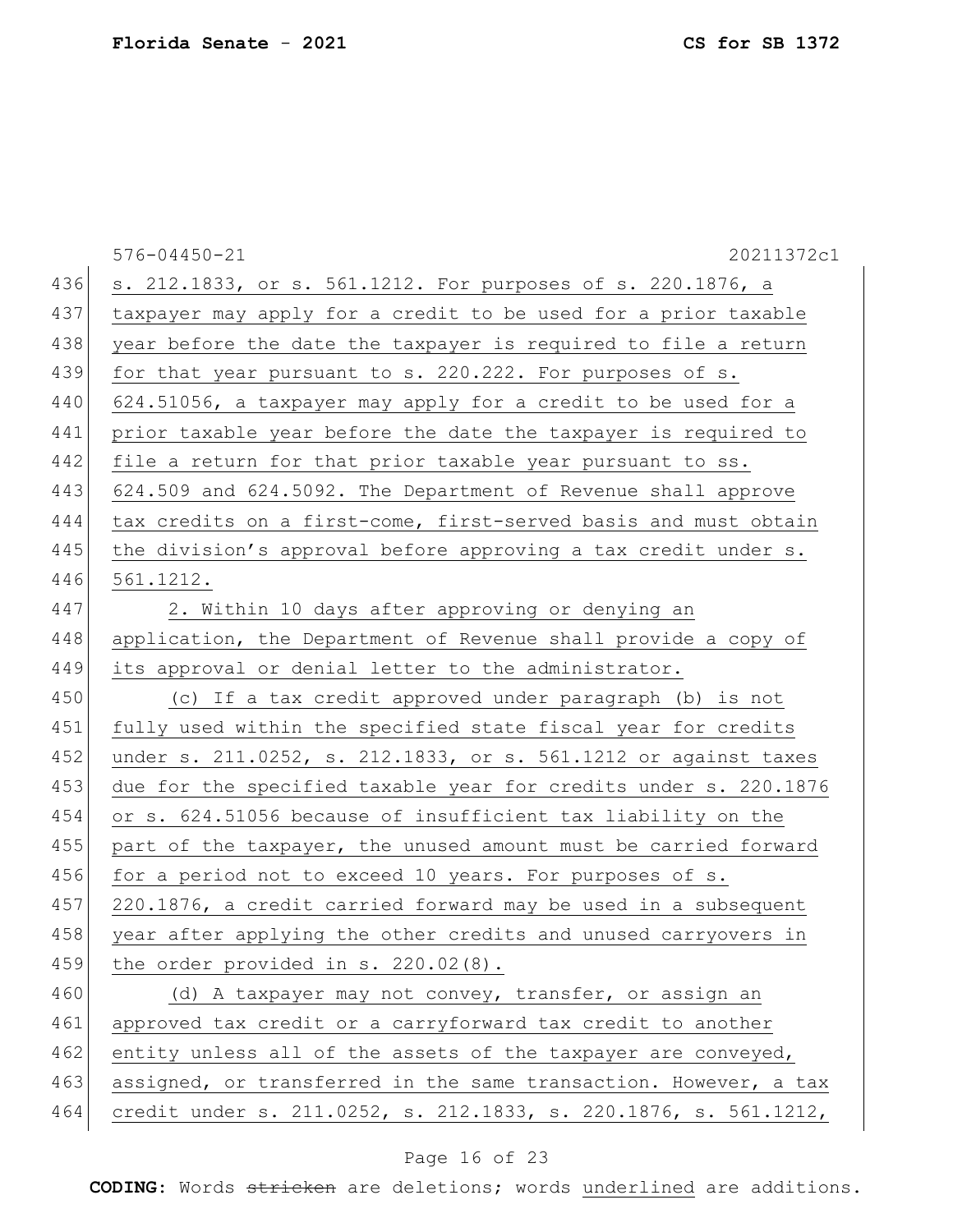|     | 20211372c1<br>$576 - 04450 - 21$                                 |
|-----|------------------------------------------------------------------|
| 465 | or s. 624.51056 may be conveyed, transferred, or assigned        |
| 466 | between members of an affiliated group of corporations if the    |
| 467 | type of tax credit under s. 211.0252, s. 212.1833, s. 220.1876,  |
| 468 | s. 561.1212, or s. 624.51056 remains the same. A taxpayer shall  |
| 469 | notify the Department of Revenue of its intent to convey,        |
| 470 | transfer, or assign a tax credit to another member within an     |
| 471 | affiliated group of corporations. The amount conveyed,           |
| 472 | transferred, or assigned is available to another member of the   |
| 473 | affiliated group of corporations upon approval by the Department |
| 474 | of Revenue. The Department of Revenue shall obtain the           |
| 475 | division's approval before approving a conveyance, transfer, or  |
| 476 | assignment of a tax credit under s. 561.1212.                    |
| 477 | (e) Within any state fiscal year, a taxpayer may rescind         |
| 478 | all or part of a tax credit approved under paragraph (b). The    |
| 479 | amount rescinded shall become available for that state fiscal    |
| 480 | year to another eligible taxpayer approved by the Department of  |
| 481 | Revenue if the taxpayer receives notice from the Department of   |
| 482 | Revenue that the rescindment has been accepted by the Department |
| 483 | of Revenue. The Department of Revenue must obtain the division's |
| 484 | approval before accepting the rescindment of a tax credit under  |
| 485 | s. 561.1212. Any amount rescinded under this paragraph must      |
| 486 | become available to an eligible taxpayer on a first-come, first- |
| 487 | served basis based on tax credit applications received after the |
| 488 | date the rescindment is accepted by the Department of Revenue.   |
| 489 | (f) Within 10 days after approving or denying the                |
| 490 | conveyance, transfer, or assignment of a tax credit under        |
| 491 | paragraph (d), or the rescindment of a tax credit under          |
| 492 | paragraph (e), the Department of Revenue shall provide a copy of |
| 493 | its approval or denial letter to the administrator. The          |

# Page 17 of 23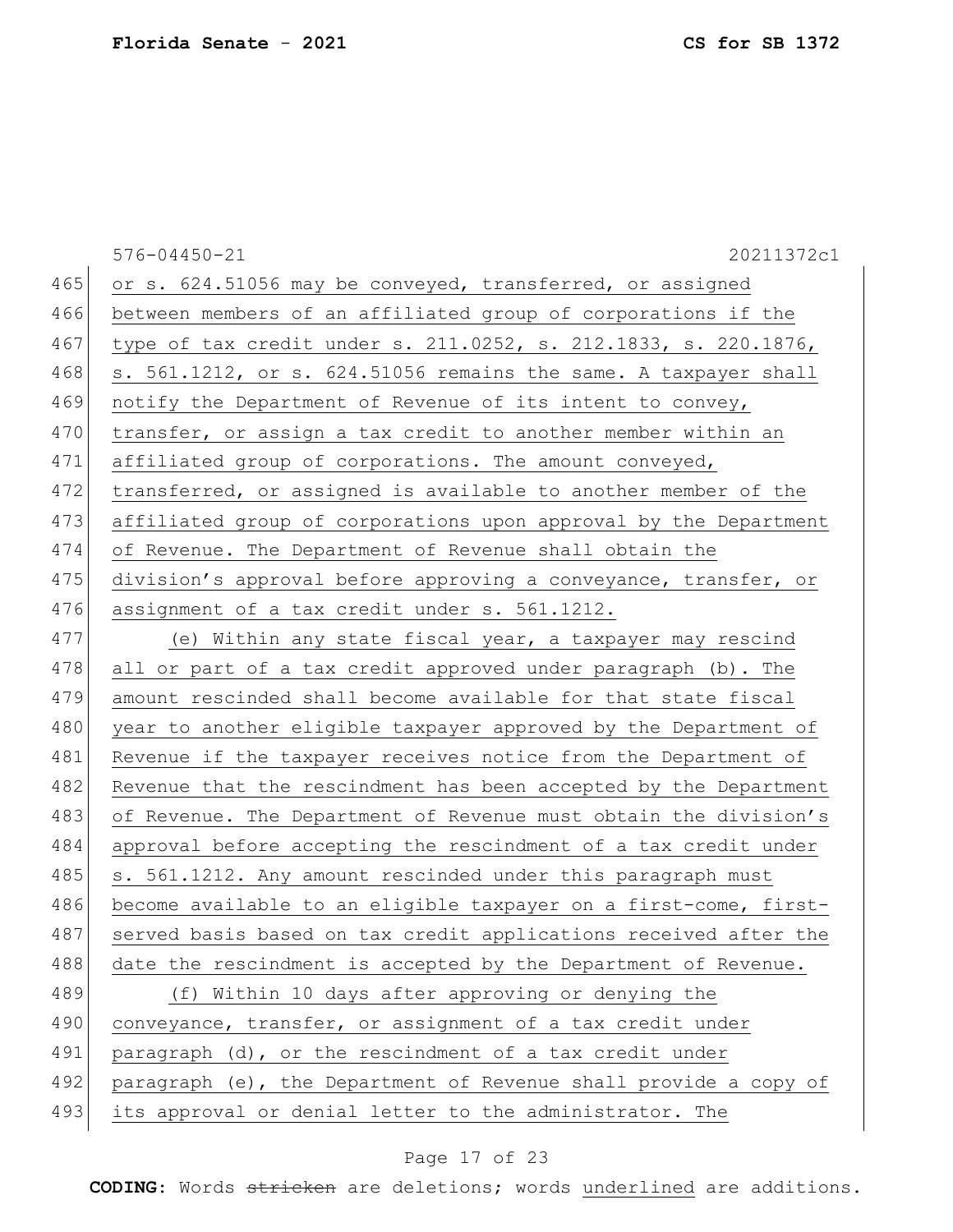|     | $576 - 04450 - 21$<br>20211372c1                                  |
|-----|-------------------------------------------------------------------|
| 494 | Department of Revenue shall also include the administrator on     |
| 495 | all letters or correspondence of acknowledgment for tax credits   |
| 496 | under s. 212.1833.                                                |
| 497 | (g) For purposes of calculating the underpayment of               |
| 498 | estimated corporate income taxes under s. 220.34 and tax          |
| 499 | installment payments for taxes on insurance premiums or           |
| 500 | assessments under s. 624.5092, the final amount due is the        |
| 501 | amount after credits earned under s. 220.1876 or s. 624.51056     |
| 502 | for contributions to the administrator are deducted.              |
| 503 | 1. For purposes of determining if a penalty or interest           |
| 504 | under s. $220.34(2)(d)1.$ will be imposed for underpayment of     |
| 505 | estimated corporate income tax, a taxpayer may, after earning a   |
| 506 | credit under s. 220.1876, reduce any estimated payment in that    |
| 507 | taxable year by the amount of the credit.                         |
| 508 | 2. For purposes of determining if a penalty under s.              |
| 509 | 624.5092 will be imposed, an insurer, after earning a credit      |
| 510 | under s. 624.51056 for a taxable year, may reduce any             |
| 511 | installment payment for such taxable year of 27 percent of the    |
| 512 | amount of the net tax due as reported on the return for the       |
| 513 | preceding year under $s. 624.5092(2)$ (b) by the amount of the    |
| 514 | credit.                                                           |
| 515 | (4) ELIGIBILITY; NOTIFICATION; SCHOOL DISTRICT                    |
| 516 | OBLIGATIONS.-                                                     |
| 517 | (a) A student in kindergarten through grade 5 must be             |
| 518 | provided books through the initiative if the student has a        |
| 519 | substantial reading deficiency identified under s. 1008.25(5) (a) |
| 520 | or scored below a Level 3 on the preceding year's statewide,      |
| 521 | standardized English Language Arts assessment under s. 1008.22.   |
| 522 | (b) Each school district shall notify the parent of a             |

# Page 18 of 23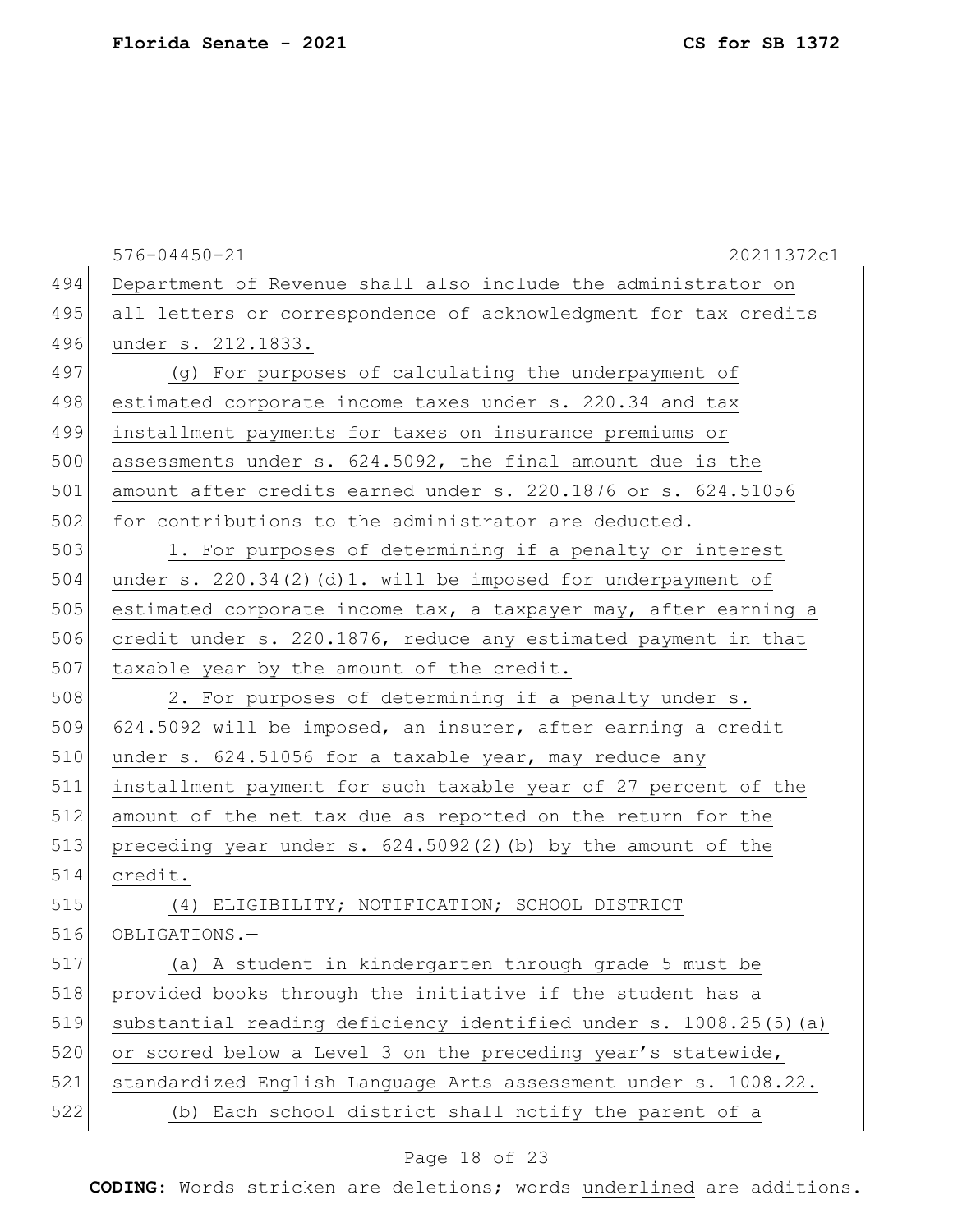|     | 20211372c1<br>$576 - 04450 - 21$                                |
|-----|-----------------------------------------------------------------|
| 523 | student who meets the criteria under paragraph (a) that the     |
| 524 | student is eligible to receive books at no cost through the New |
| 525 | Worlds Reading Initiative and provide the parent with the       |
| 526 | application form developed by the administrator, which must     |
| 527 | allow for the selection of specific book topics or genres for   |
| 528 | the student.                                                    |
| 529 | (c) Once an eligible student is identified, the school          |
| 530 | district shall coordinate with the administrator to initiate    |
| 531 | book delivery on a monthly basis during the school year, which  |
| 532 | must begin no later than October and continue through at least  |
| 533 | June. However, for the 2021-2022 school year only, delivery may |
| 534 | begin no later than December 31, 2021, provided that no fewer   |
| 535 | than 9 books are delivered to each student before book          |
| 536 | deliveries begin for the 2022-2023 school year.                 |
| 537 | (d) At the beginning of each school year, students must be      |
| 538 | provided options for specific book topics or genres in order to |
| 539 | maximize student interest in reading.                           |
| 540 | (e) A student's eligibility for the initiative continues        |
| 541 | until promotion to grade 6 or until the student's parent opts   |
| 542 | out of the initiative.                                          |
| 543 | (f) Each school district shall participate in the               |
| 544 | initiative by partnering with local nonprofit organizations,    |
| 545 | raising awareness of the initiative using marketing materials   |
| 546 | developed by the administrator, coordinating book delivery, and |
| 547 | identifying students and notifying parents pursuant to this     |
| 548 | subsection.                                                     |
| 549 | (g) Each school district shall coordinate with each charter     |
| 550 | school it sponsors for purposes of identifying eligible         |
| 551 | students, notifying parents, coordinating book delivery,        |

# Page 19 of 23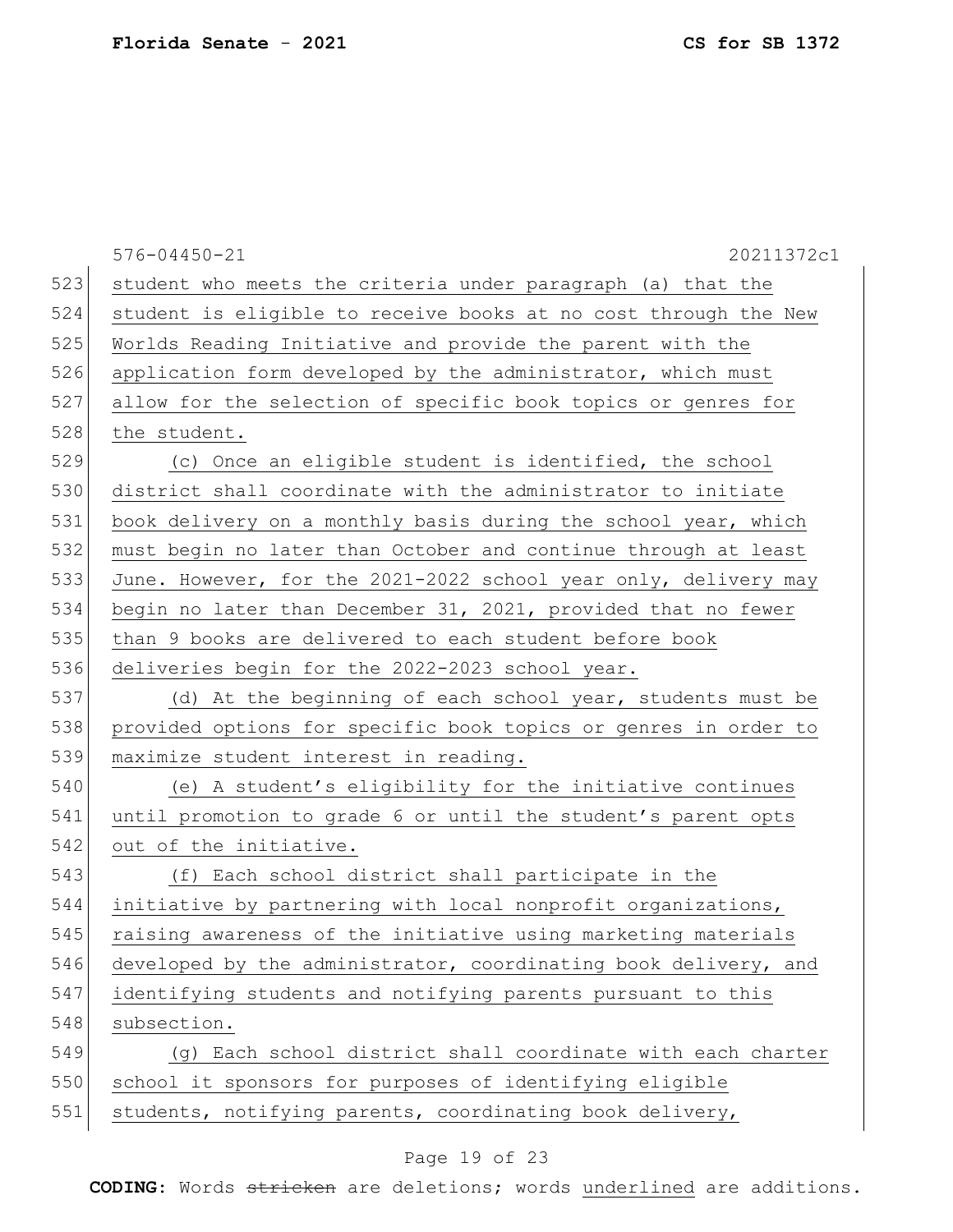576-04450-21 20211372c1 552 providing the opportunity to annually select book topics and 553 genres, and raising awareness of the initiative as provided by 554 this section. 555 (h) School districts and partnering nonprofit organizations 556 shall raise awareness of the initiative, including information 557 on eligibility and video training modules under subparagraph 558 (2)(b)  $5.$ , through, at least, the following: 559 1. The student handbook and the read-at-home plan under s. 560  $1008.25(5)(c)$ . 561 2. A parent or curriculum night or separate initiative 562 awareness event at each elementary school. 563 3. Partnering with the county library to host awareness 564 events, which should coincide with other initiatives such as 565 library card drives, family library nights, summer access 566 events, and other family engagement programming. 567 (5) ADMINISTRATION; RULES.— 568 (a) The Department of Revenue, the division, and the 569 Department of Education may develop a cooperative agreement to 570 assist in the administration of this section, as needed. 571 (b) The Department of Revenue may adopt rules necessary to 572 administer this section and ss. 211.0252, 212.1833, 220.1876, 573 561.1212, and 624.51056, including rules establishing 574 application forms, procedures governing the approval of tax 575 credits and carryforward tax credits under subsection (3), and 576 procedures to be followed by taxpayers when claiming approved 577 tax credits on their returns. 578 (c) The division may adopt rules necessary to administer 579 its responsibilities under this section and s. 561.1212. 580 (d) The Department of Education may adopt rules necessary

#### Page 20 of 23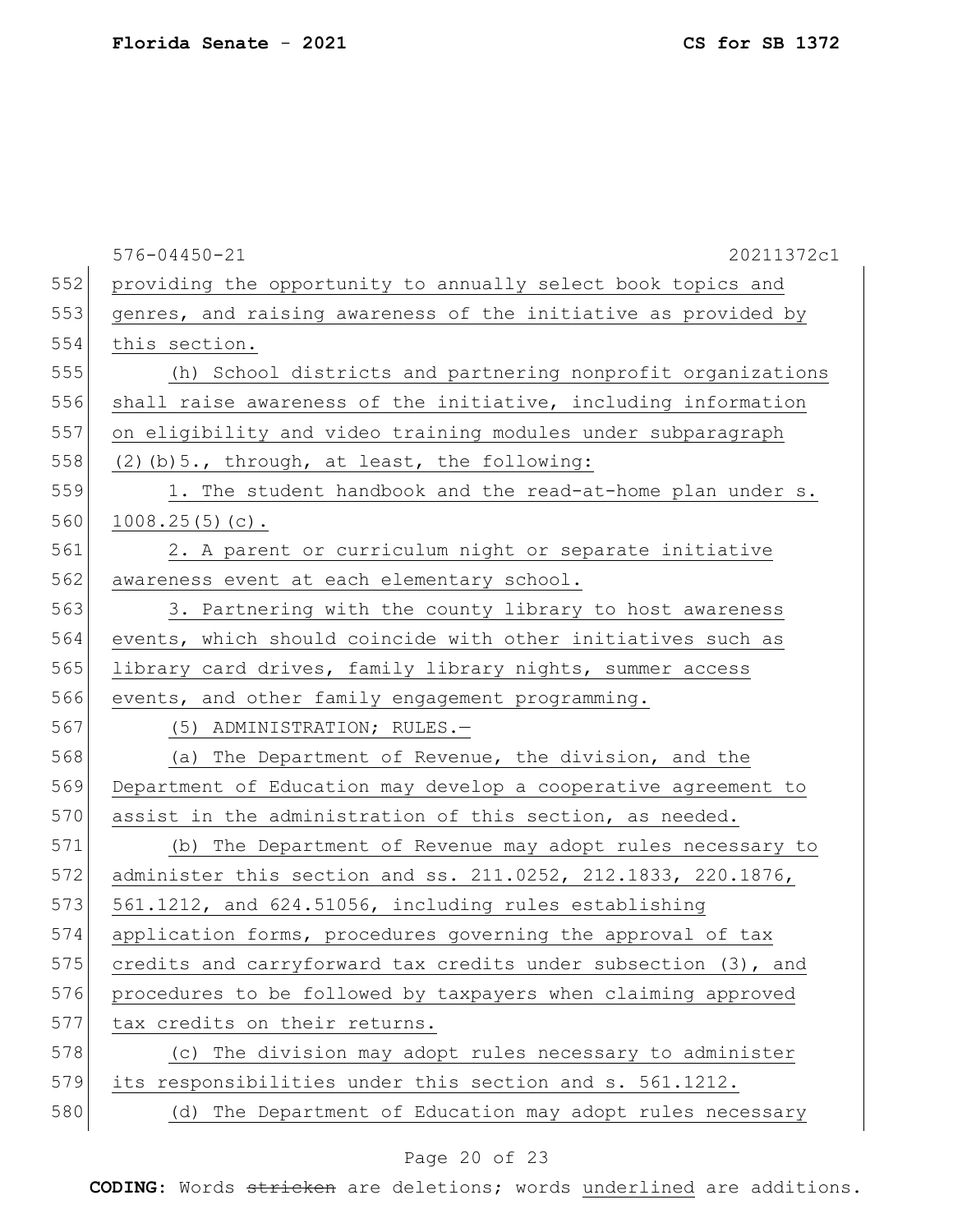576-04450-21 20211372c1 Page 21 of 23 581 to administer this section. 582 (e) Notwithstanding any provision of s. 213.053 to the 583 contrary, sharing information with the division related to this 584 tax credit is considered the conduct of the Department of 585 Revenue's official duties as contemplated in s. 213.053(8)(c), 586 and the Department of Revenue and the division are specifically 587 authorized to share information as needed to administer this 588 section. 589 Section 11. Paragraph (c) of subsection (5) of section 590 1008.25, Florida Statutes, is amended to read: 591 1008.25 Public school student progression; student support; 592 reporting requirements.-593 (5) READING DEFICIENCY AND PARENTAL NOTIFICATION.— 594 (c) The parent of any student who exhibits a substantial 595 deficiency in reading, as described in paragraph (a), must be 596 notified in writing of the following: 597 1. That his or her child has been identified as having a 598 substantial deficiency in reading, including a description and 599 explanation, in terms understandable to the parent, of the exact 600 nature of the student's difficulty in learning and lack of 601 achievement in reading. 602 2. A description of the current services that are provided 603 to the child. 604 3. A description of the proposed intensive interventions 605 and supports that will be provided to the child that are 606 designed to remediate the identified area of reading deficiency. 607 4. That if the child's reading deficiency is not remediated 608 by the end of grade 3, the child must be retained unless he or 609 she is exempt from mandatory retention for good cause.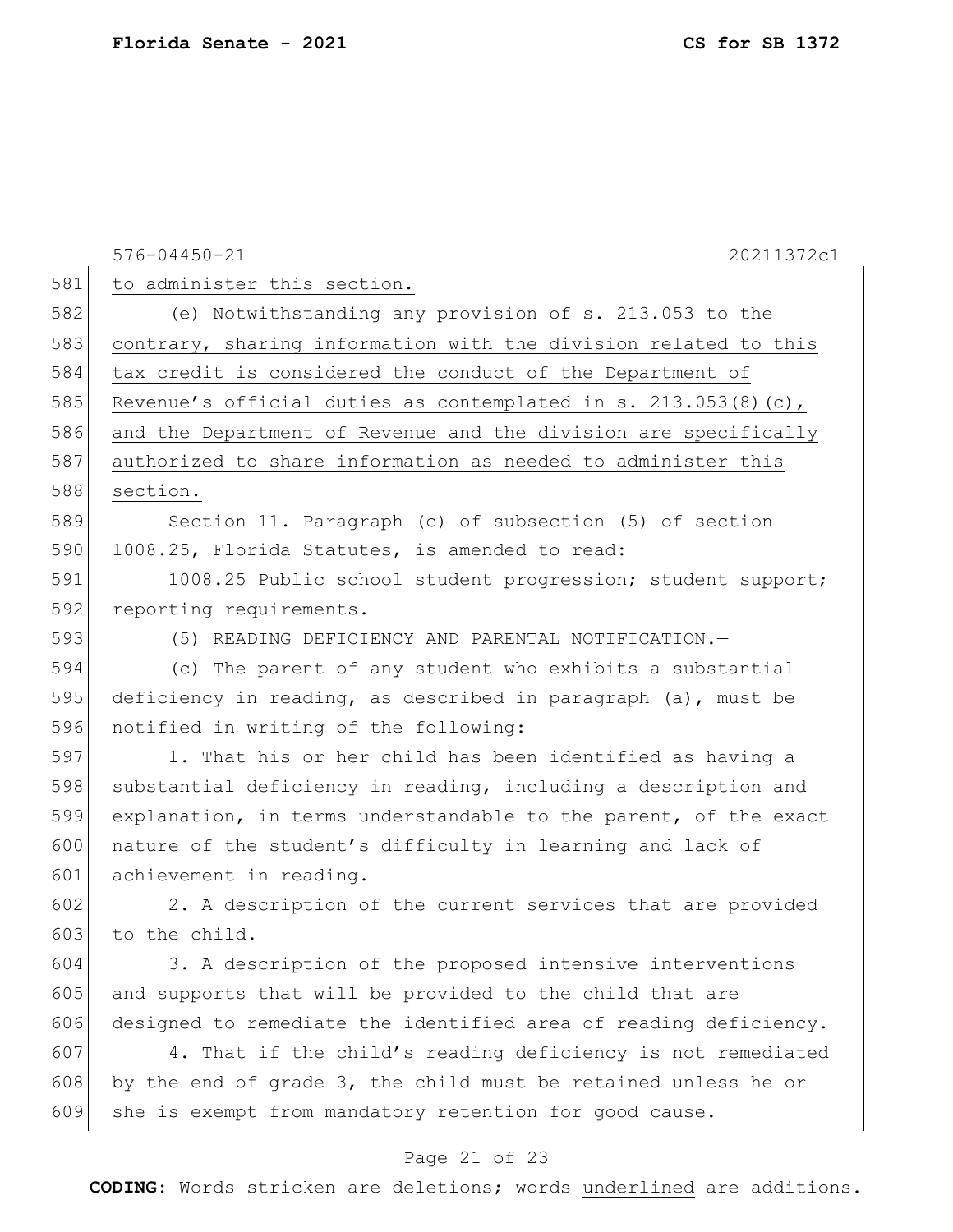576-04450-21 20211372c1 610 5. Strategies, including multisensory strategies, through a 611 read-at-home plan the parent can use in helping his or her child 612 succeed in reading. 613 6. That the statewide, standardized English Language Arts 614 assessment is not the sole determiner of promotion and that 615 additional evaluations, portfolio reviews, and assessments are 616 available to the child to assist parents and the school district 617 in knowing when a child is reading at or above grade level and 618 ready for grade promotion. 619 7. The district's specific criteria and policies for a 620 portfolio as provided in subparagraph (6)(b)4. and the evidence 621 required for a student to demonstrate mastery of Florida's 622 academic standards for English Language Arts. A parent of a 623 student in grade 3 who is identified anytime during the year as 624 being at risk of retention may request that the school 625 immediately begin collecting evidence for a portfolio. 626 8. The district's specific criteria and policies for 627 | midyear promotion. Midyear promotion means promotion of a 628 retained student at any time during the year of retention once

629 the student has demonstrated ability to read at grade level. 630 9. Information about the student's eligibility for the New 631 Worlds Reading Initiative under s. 1003.485 and information on 632 parent training modules and other reading engagement resources

633 available through the initiative. 634 Section 12. The Department of Revenue is authorized, and 635 all conditions are deemed met, to adopt emergency rules under s. 636 120.54(4), Florida Statutes, for the purpose of implementing 637 provisions related to the New Worlds Reading Initiative Tax

638 Credit created by this act. Notwithstanding any other law,

#### Page 22 of 23